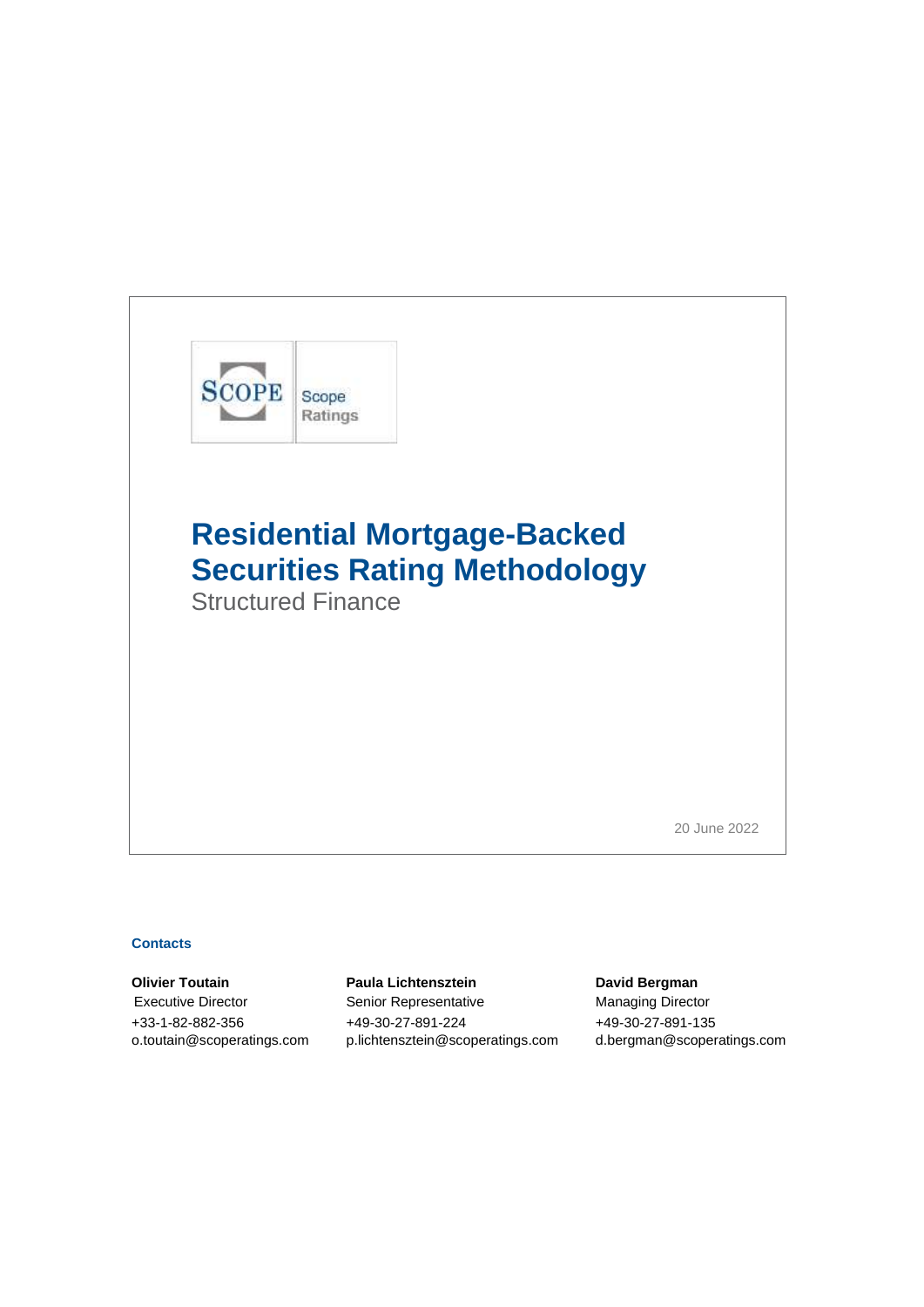

**Structured Finance** 

## **Table of Contents**

| 1.  |       |  |  |  |
|-----|-------|--|--|--|
| 2.  |       |  |  |  |
| з.  |       |  |  |  |
| 3.1 |       |  |  |  |
|     | 3.1.1 |  |  |  |
|     | 3.1.2 |  |  |  |
|     | 3.1.3 |  |  |  |
|     | 3.1.4 |  |  |  |
|     | 3.1.5 |  |  |  |
|     | 3.1.6 |  |  |  |
|     | 3.1.7 |  |  |  |
| 3.2 |       |  |  |  |
|     | 3.2.1 |  |  |  |
|     | 3.2.2 |  |  |  |
|     | 3.2.3 |  |  |  |
|     | 3.2.4 |  |  |  |
| 3.3 |       |  |  |  |
|     | 3.3.1 |  |  |  |
|     | 3.3.2 |  |  |  |
| 4.  |       |  |  |  |
| 5.  |       |  |  |  |
| 5.1 |       |  |  |  |
| 5.2 |       |  |  |  |
| 6.  |       |  |  |  |
| 7.  |       |  |  |  |
|     |       |  |  |  |
|     |       |  |  |  |
|     |       |  |  |  |
|     |       |  |  |  |
|     |       |  |  |  |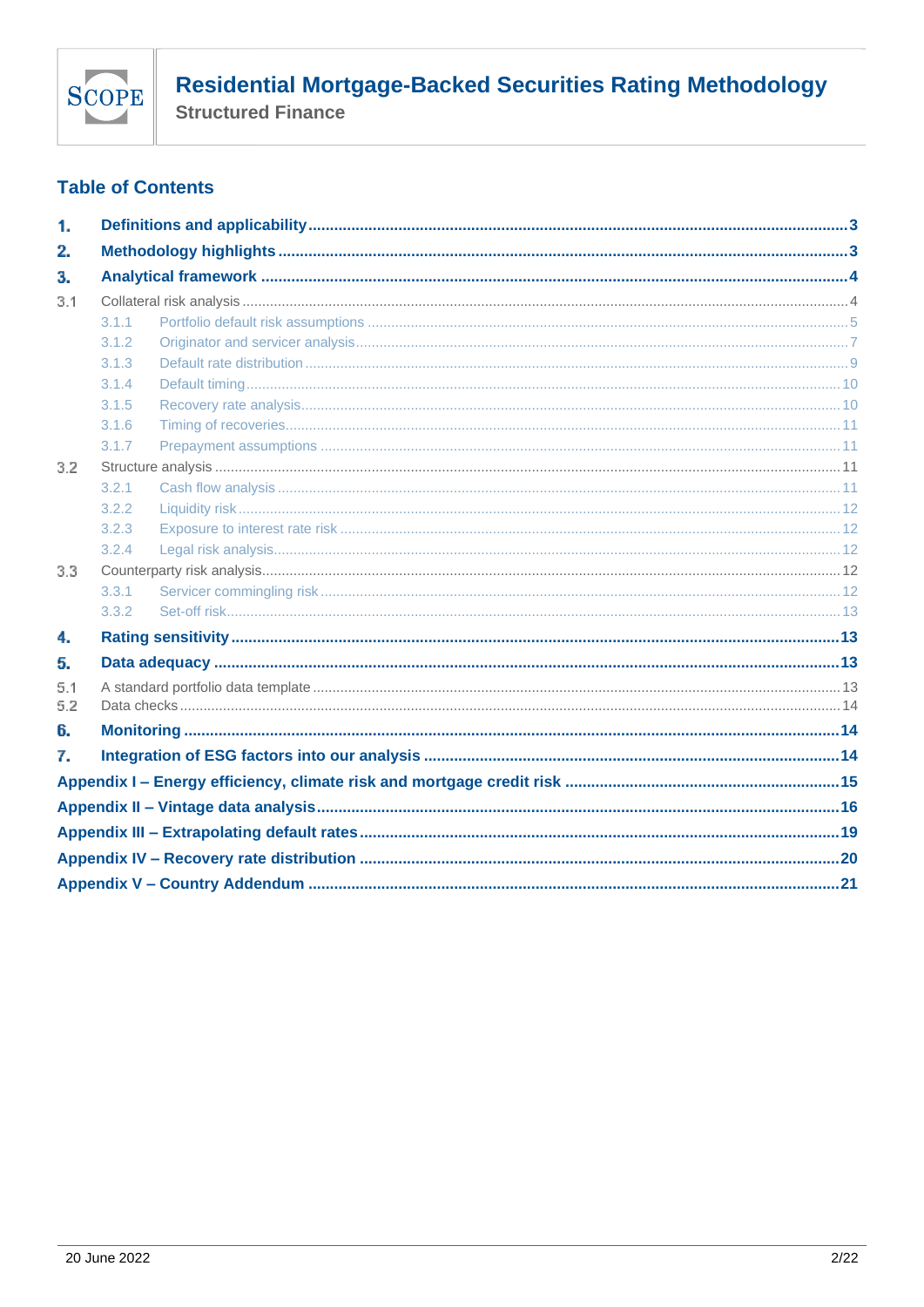

**Structured Finance**

#### <span id="page-2-0"></span>1. **Definitions and applicability**

This methodology describes our approach to rating European residential mortgage-backed securities (RMBS) whose collateral consists of granular<sup>1</sup> portfolios of standard mortgage loans to purchase, refinance or refurbish a residential property.

This methodology should be applied to portfolios composed of standard mortgage loans for the relevant country. A portfolio strongly deviating from the standard of the relevant mortgage market may need additional analysis to complement our methodology.

This methodology complements our General Structured Finance Rating Methodology and should be read together with our Rating Methodology for Counterparty Risk in Structured Finance Transactions, available a[t www.scoperatings.com.](https://scoperatings.com/) This methodology may be selectively applied to mixed portfolios of commercial and residential loans when commercial<sup>2</sup> loans represent a minor proportion of the pool. This methodology may also be selectively applied to RMBS outside Europe when the mortgage loan market and institutional framework are similar.

This methodology presents the analytical framework and key concepts to be applied when rating RMBS, where for each country, our methodology will be complemented by a country addendum that provides additional analytical insights. In the absence of a country addendum detailing the assumptions for such country, our Rating Action Release will describe those.

#### <span id="page-2-1"></span>**Methodology highlights**  $2.$

**Bottom-up and top-down approaches.** As part of the credit analysis, we form expectations on how a mortgage portfolio will behave in stress scenarios. Its assumptions for mild or no-stress scenarios are based on the originator's strategy and business model. For severe scenarios, the institutional and macro-economic conditions in the relevant country and the initial strategy of the originator play a key role, with assumptions built using historical case studies since 1920 that address factors such as the dynamics of the unemployment rate and the real estate market. The methodology also explicitly captures sovereign risk through countryspecific assumptions.

**Comprehensive credit risk framework**. This methodology defines a comprehensive analytical framework for analysing the credit risk of a portfolio of mortgage loans. Information we rely on includes i) historical originator performance; ii) loan characteristics assessed through a generic scoring algorithm; iii) originator internal scores or public scores; and iv) peer comparisons. Our approach captures the specificities of the loan portfolio and originator as well as the effect of macro shocks on the mortgage/housing market.

**No mechanistic link to sovereign credit quality.** As mortgage market specificities are already embedded in our portfolio analysis, there is no reason to mechanistically limit a transaction's maximum achievable rating based on the sovereign credit quality of the country in which the assets are located. Instead, we assess the resilience of each tranche to a mortgage crisis, using distressed default rate assumptions to factor in macroeconomics into the loss distribution. A country addendum integrates our view of the sovereign into the definition of the mortgage default distribution.

**Originator/servicer analysis**. We leverage on the originator's knowledge of its customers. Its credit view of the assets is based on an analysis of the originator's quality and risk appetite, using factors such as market positioning, product portfolio, origination strategy, risk management and the servicer's monitoring and recovery functions. This assessment has a direct impact on the distribution of default rates and recovery rates.

<sup>&</sup>lt;sup>1</sup> We measure granularity through the concept of effective number of borrowers, defined as the inverse of the Herfindahl score. The assumptions presented throughout the methodology typically assume a Herfindahl score above 500.

<sup>&</sup>lt;sup>2</sup> We typically define here commercial loans as loans which: (i) do not have recourse to private individuals and (ii) are dependent upon corporate income.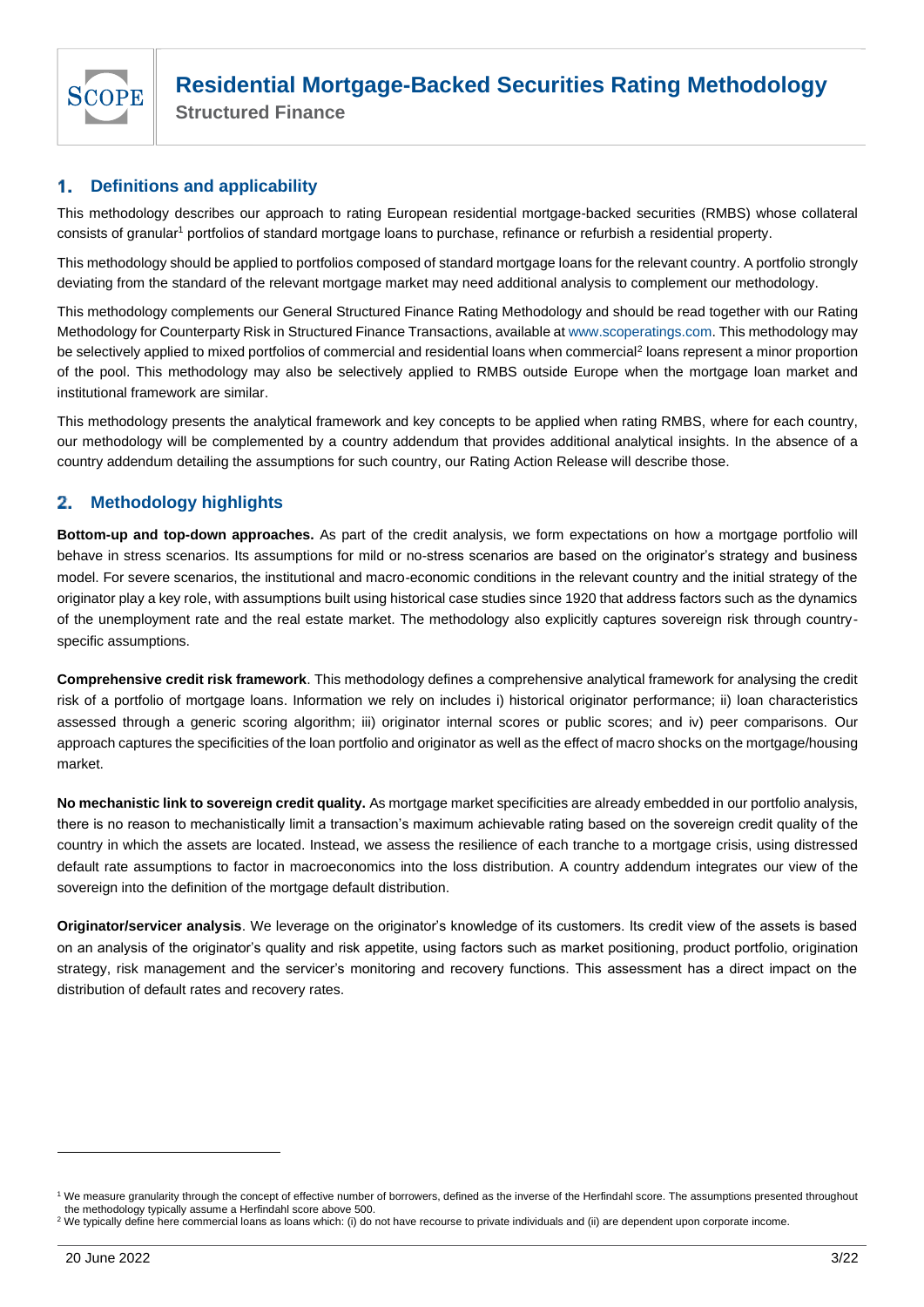

**Structured Finance**

#### <span id="page-3-0"></span>**Analytical framework** 3.

**Scope's three analytical pillars for structured finance transactions** Figure 1.



Our analytical framework covers three areas, as shown in Figure 1: (i) the collateral risk analysis (the asset portfolio and its performance), (ii) the structure analysis (cash flow, structure, and legal framework), and (iii) the counterparty risk analysis (the originator, servicer, and other ancillary counterparties).

Our structured finance ratings reflect an investor's expected loss on a securitisation in the context of the cash flow's expected weighted average life. The expected loss accounts for the time value of money at the rate promised to the investor on an instrument. Our [General Structured Finance Rating Methodology](https://www.scoperatings.com/ScopeRatingsApi/api/downloadmethodology?id=8f6dc4fe-71e6-4946-bc27-3e84585c0a38) provides more detail on how we implement the expected loss framework into our ratings.

To model portfolio defaults, we assume an inverse Gaussian distribution in line with our General Structured Finance Rating Methodology, and we apply a fully stochastic recovery rate distribution dependent on the default rates, with the combination of both creating the loss distribution of the portfolio. In addition, our cash flow analysis incorporates key assumptions such as portfolio amortisation, prepayment rates, cure rates, default timing and interest rates.

The final rating reflects our view on the key risks of the transaction, incorporating quantitative and qualitative inputs.

#### <span id="page-3-1"></span>**Collateral risk analysis**   $3.1$

Our modelling of future asset performance is specific to each country. We incorporate an expected view based on recent historical information and a view on potential evolution of asset performance, capturing features and trends of the mortgage market. This approach allows identification of both: (i) the expected loan behaviour, our base case default rate, and (ii) the portfolio behaviour under severe stress, our distressed default rate.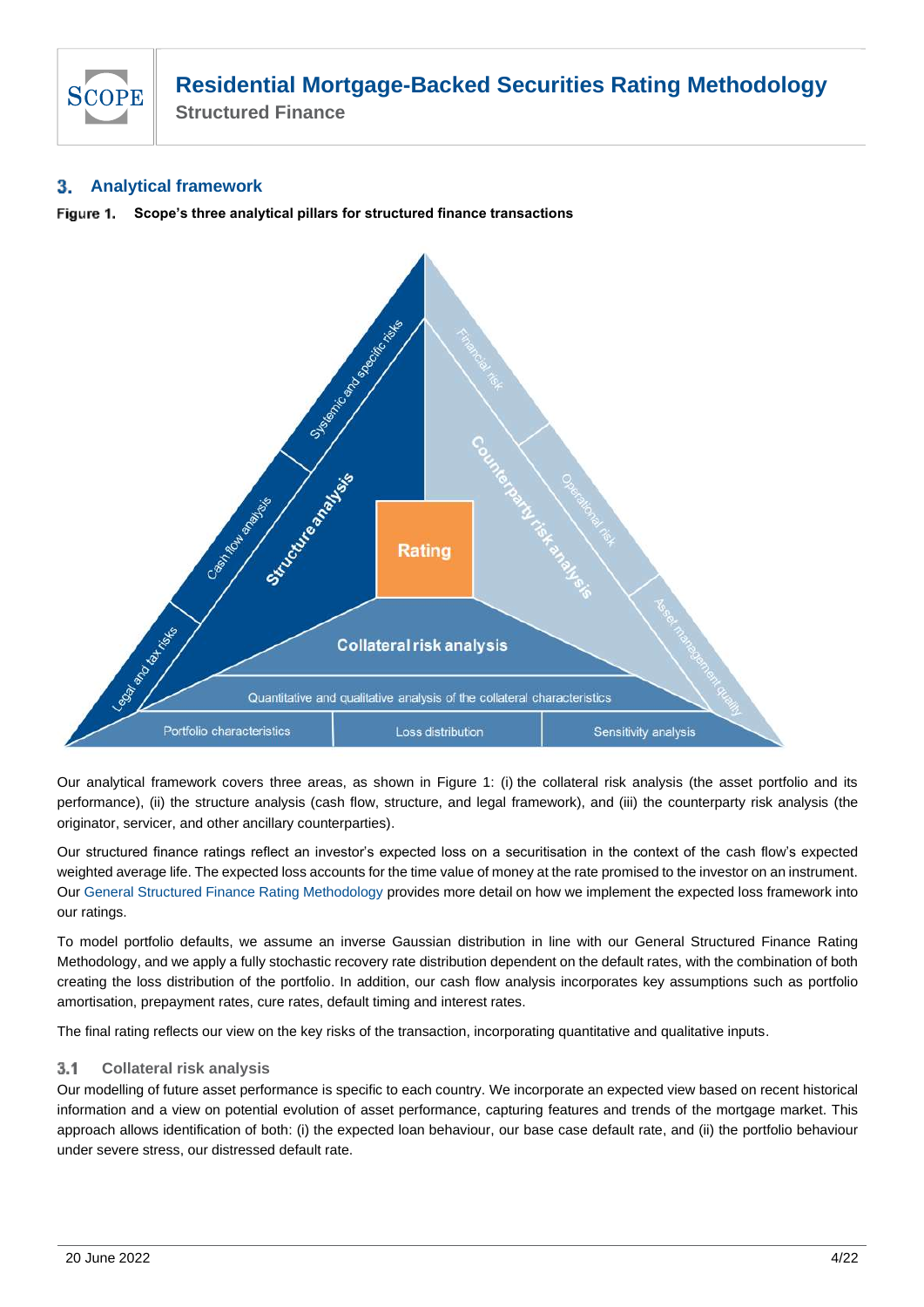

### <span id="page-4-0"></span>**3.1.1 Portfolio default risk assumptions**

Our approach to define the asset default risk assumptions relies on two pillars:

- The expected behaviour of the portfolio, captured by the base case default rate, which we derive based on asset performance data.
- The behaviour under stress of the portfolio, captured by the portfolio distressed default rate, which we derive using: (i) a countryspecific distressed default rate<sup>3</sup>, (ii) related modifiers capturing some of the loan characteristics (which may be different from the characteristics driving the expected behaviour) and (iii) our assessment of the risk appetite of the originator.





### **3.1.1.1 Expected behaviour of the portfolio – base case default rate**

Our approach to analyse the expected behaviour of the portfolio captures the specificities of the originator without losing consistency across transactions. To derive our assumption of the base case default rate, we can consider: (i) historical performance data of the originator, (ii) a generic scoring algorithm<sup>4</sup> considering the line-by-line loan characteristics, (iii) originator internal scoring or public scoring and/or (iv) benchmarks with country-specific data and other representative transactions (using our usual approach as described in Appendix II and III).

<span id="page-4-1"></span>The country addendums detail the required information needed according to the asset class<sup>5</sup> and specific country. Additionally, we assess the representativeness of the available information during the rating process.

### **Expected behaviour from historical performance**

We analyse performance data provided by the originator/servicer on a representative sample of assets with similar characteristics to those of the securitised assets. The originator could provide us with: (i) loan-by-loan historical performance, (ii) cohort historical performance, or (iii) time series of delinquencies or default rates.

<sup>3</sup> Country specific distressed default rate are described in the Country Addendum as described in Appendix V.

<sup>4</sup> As described further in the relevant Country Addendum.

<sup>5</sup> RMBS, or other structured finance market segments.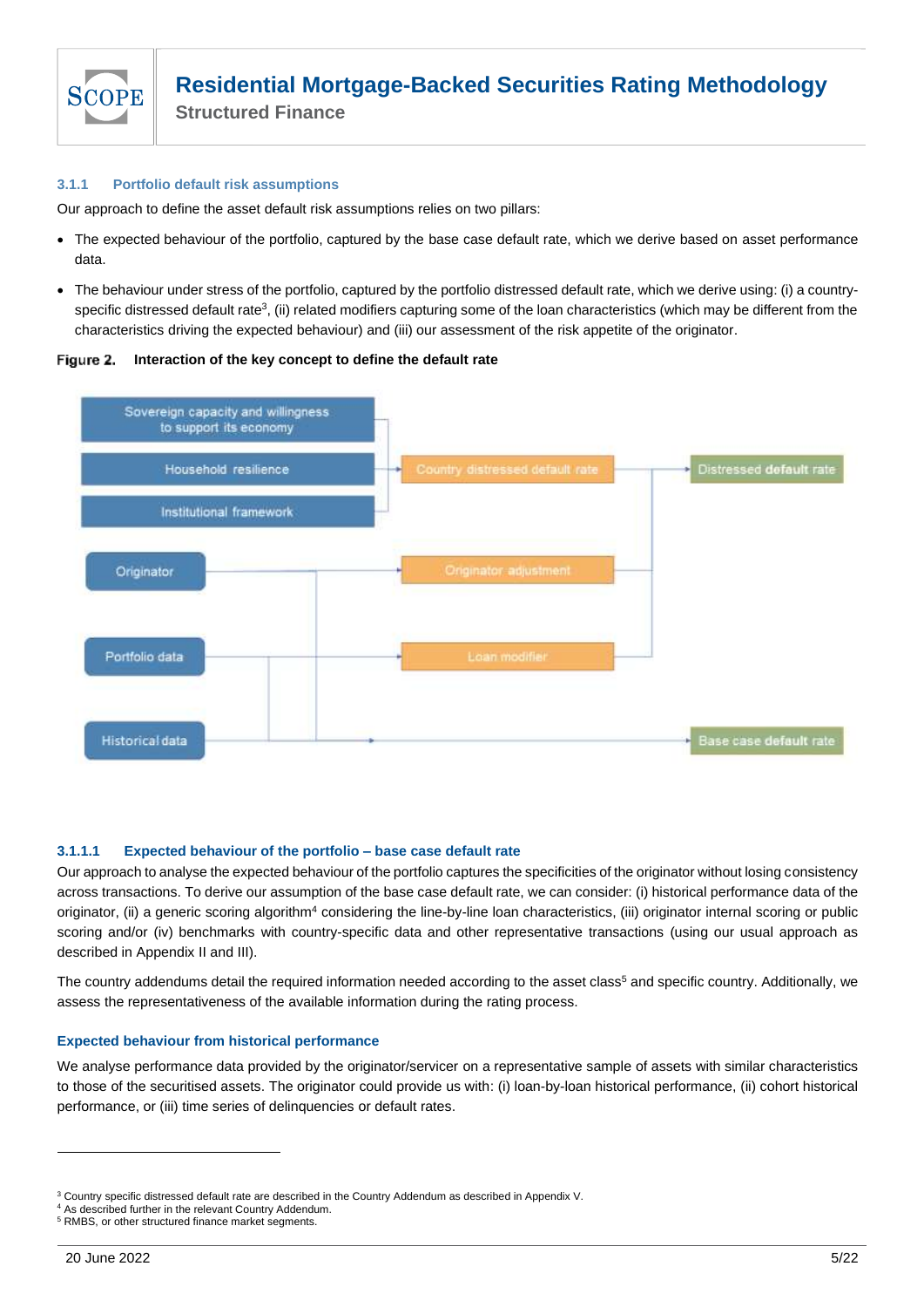

The determination of the base case default rate from the historical performance will consider: (i) the origination standards (the cohort effect), (ii) the occurrence of a macroeconomic crisis (the period effect) and (iii) the seasoning of the loans (the age effect). Appendix II describes the relevant analytical steps to compute such default rate from raw data for cohort data, whereas Appendix III outlines our analysis when provided with time series of delinquency or default rates. When loan-by-loan historical performance is available, Appendices II or III are still applicable.

Finally, if the portfolio exhibits heterogeneous characteristics, we may split the portfolio into segments, comprising loans with similar characteristics and derive a base case default rate for each.

To derive the base case default rate, we only consider historical data representative of the portfolio being securitised, taking into consideration: (i) the proximity of loan characteristics between historical sample and securitised portfolio and (ii) the duration of available historical data.

### **Expected behaviour from our generic scoring algorithm**

We may apply a country-specific regression algorithm based on loan characteristics to derive an expected loan lifetime default rate for each loan. The respective country addendum describes our generic scoring algorithm, defined using both data from the transaction repository and historical performance data. The mathematical framework of our generic scoring algorithm is built from a logistic regression using key collateral characteristics according to each country. The algorithm does not incorporate the specificities of the originator, which are considered through a qualitative adjustment of the resulting default rates.

### **Expected behaviour from internal/public scoring**

We see potential value in existing scoring systems with a proven track record and regulatory usage. If we assess scores used by the originator to be an adequate predictor of the portfolio behaviour under normal conditions, we will use such scores to define our base case default rate assumption. In addition to the internal scores of credit institutions, there are public scores created and maintained either by private parties (FICO, Experian, etc.) or by public institutions (UC-Score in Sweden, etc.) which we can use.

Appendix III describes the relevant analytical steps to compute such default rate from the score knowledge.

### **3.1.1.2 Estimating the behaviour under stress of the portfolio – distressed default rate**

Scenarios for defaults are used in our cash-flow engine<sup>6</sup> to test the transaction structure versus several potential future default evolutions exploring both expected default behaviour and behaviour under stress. Our base case default rate, as defined in accordance with section 3.1.1.1, represents our expectation with regards to most likely future lifetime default rate, whereas we capture the extreme scenario, occurring in the right tail of the statistical distribution with low frequency but high severity, through the introduction of a distressed default rate.

We derive a distressed default rate starting with: (i) a country-specific distressed default rate, adjusted by (ii) modifiers capturing some of the loan characteristics and (iii) our assessment of the risk appetite of the originator.

Our country-specific distressed default rates capture: (i) the country specificities regarding the capacity and willingness of the sovereign to support its economy, including inter alia our macroeconomic expectations, (ii) the households' resilience to crisis and (iii) the strength of the institutional framework governing the mortgage market. In that sense, our distressed default rates are derived following a top-down approach where the macroeconomic characteristics of the sovereign, its institutions and households define the starting point.

### **Portfolio Concentrations**

The existence of very high portfolio concentration will lead to a commensurate increase of the country-specific distressed default rate, with regards to:

- Borrower concentration if any borrower has an exposure above 2% of the outstanding pool balance, irrespective of the country,
- Regional concentration if any region has an exposure concentration materially diverging from the population distribution.

<sup>6</sup> Scope's cash flow model (Scope CFM), as further described in section 3.3.1 and in our General Structured Finance Rating Methodology.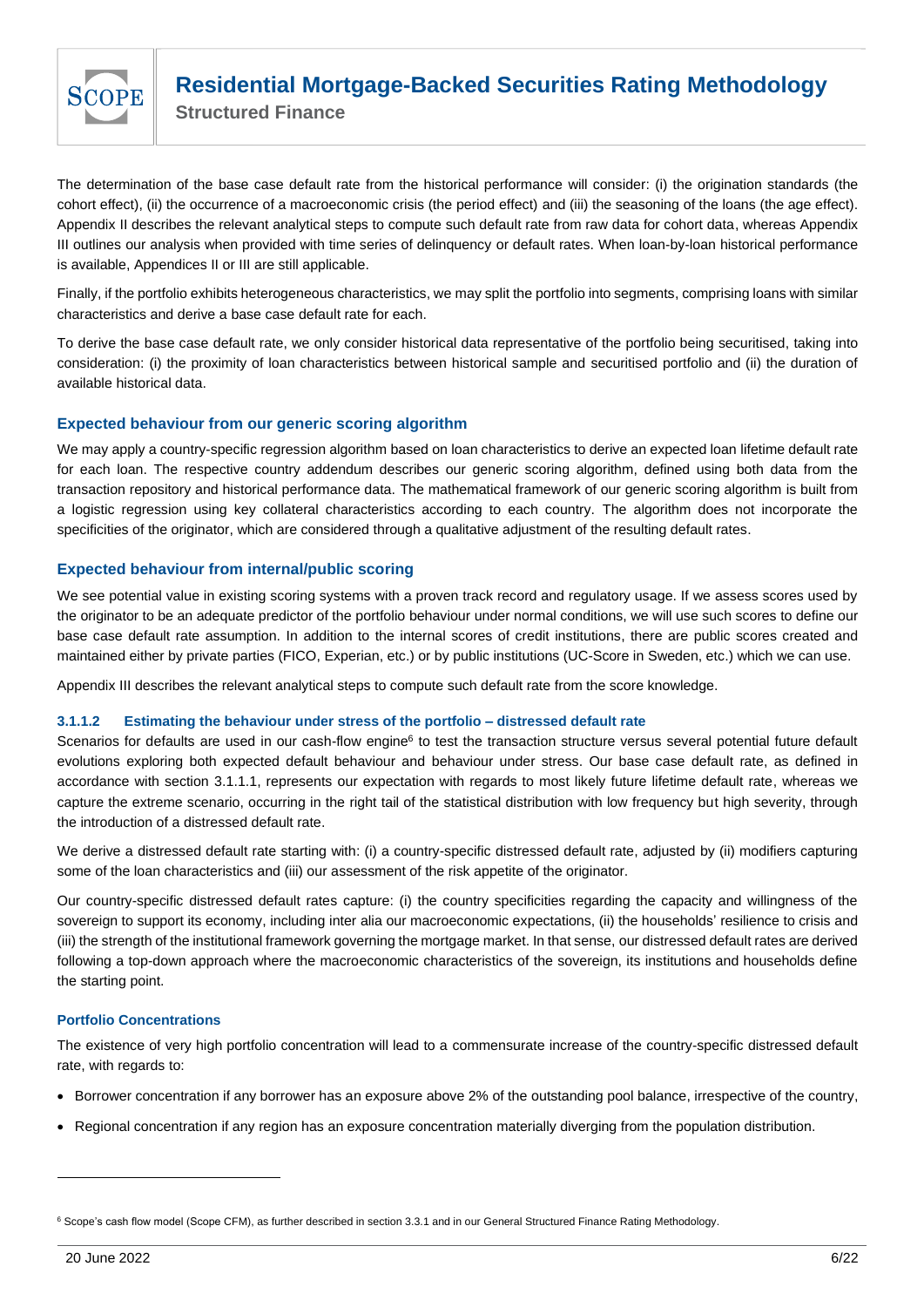

### **Loan Modifiers**

Several historical housing crises have highlighted loan characteristics which have an impact on default probabilities in a period of stress. However, not all loan characteristics will play a role in a very severe crisis, only a subset of the usual mortgage default drivers will be differentiating factors. Five characteristics will modify for each loan the country-specific distressed default rate pertaining to their country:

- The original LTV, defining a multiplicative modifier  $(MMod_{LTV})$  depending on the deviation of the loan LTV versus the mortgage market average, where the relationship between the adjustment and the original LTV is defined through a log-linear function;
- The seasoning of the loan if the loan is amortising, aka neither bullet nor balloon, where we assume a decrease of the distressed default rate, noted  $Haircut_{Seasonina}$ , directly proportional to the seasoning with a potential cap;
- The usage of the underlying property, commercial or investment (buy-to-let) will exhibit a higher default rate than standard residential, owner-occupied properties, where we would use a relative modifier, denoted  $Mod_{Usage}$ , increasing the distressed default rate;
- A loan which previously defaulted, depending on its reperformance history, will be assumed to be defaulted for the sake of computation of the distressed default rate;
- The interest rate type, fixed versus floating interest rate<sup>7</sup>, where we would penalise in proportion to the excess of floating interest rate loans versus the country mortgage market share using a relative modifier, denoted  $Mod_{interestType}$ , increasing the distressed default rate depending on the country.

The modifiers are country-specific and the country addendums contain indicative levels of those modifiers.

### **Originator Adjustment**

Finally, we apply an adjustment, denoted  $Adj_{originator}$ , to all loans from the same originator capturing our originator assessment as described in Table 1. Such an originator assessment is capturing for example the origination channel, the type of mortgage product offered if different from the standard mortgage, the targeted type of borrowers, minimum affordability or more generally any specificity of the originator.

This is a key element because past mortgage crises have evidenced a clear differentiation between originators in the affected countries. Such adjustments could be either negative or positive, as example 100% when e.g. the originator has very lax lending standards, weak risk management or its loan book performance has shown larger sensitivity to the occurrence of a crisis versus its peers, or zero (no adjustment) when the originator does correspond to the country mortgage market standard.

The distressed default rate of the portfolio is defined with the following formula:

$$
= \sum_{i=1}^{n} Balance_i * Country Specific AAA Default Rate * MMod_{LTV} * (1 + Mod_{InterestType} + Mod_{Usage})
$$
  
 \* (1 - Haircut<sub>Seasoning</sub>) \* (1 + Adj<sub>originator</sub>)

The formula for distressed default rate can also be applied in case with multiple originators.

### <span id="page-6-0"></span>**3.1.2 Originator and servicer analysis**

The quality and risk appetite of the originator and the servicer, including amongst other their business strategies, experience and track record in the industry are highly important for the assets' performance. Our approach to determine the asset risk assumptions considers the idiosyncrasies of both originator and servicer. Our credit view on the securitised assets considers market positioning, product types, origination strategy, risk management (see Table 1) and recovery practices (see Table 2). Our assessment of the originator has a direct impact on the distribution of stressed default rates as outlined in section 3.1, whereas our servicer assessment will be captured in our recovery rate assumptions.

 $7$  Floating rates typically include all interest rate types that are not fixed rate for life.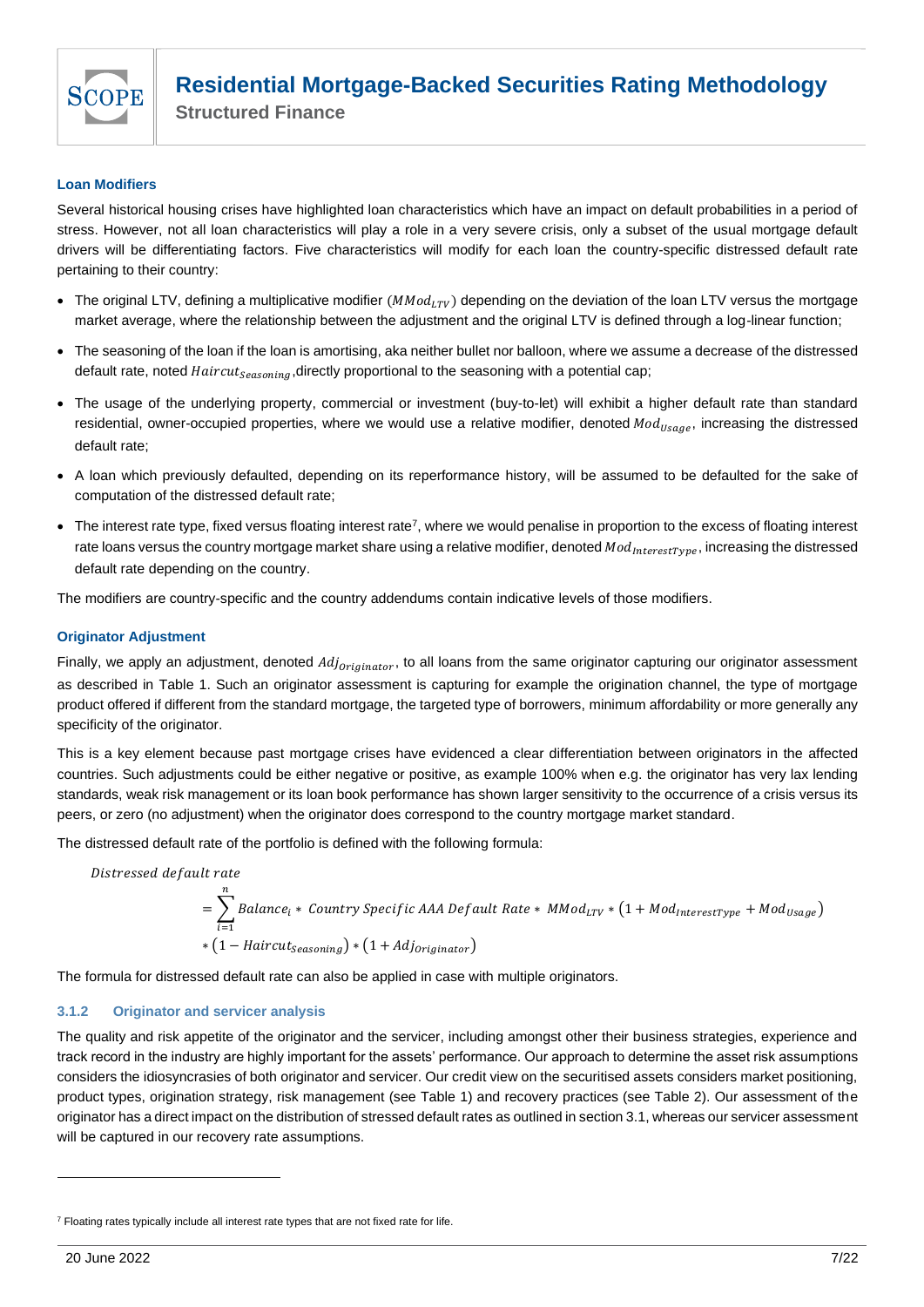

**Structured Finance**

Table 1 and Table 2 provide an indicative list of the areas covered in our analysis of the two main parties of the transaction: the originator(s) and the servicer.

### **Table 1: Indicative risk appetite and quality assessment of the originator**

| <b>Theme</b>                                        |                                                                                                                                                                                                                                                                                                                                                                                                                       | <b>Examples</b>                                                                                                                                                           |
|-----------------------------------------------------|-----------------------------------------------------------------------------------------------------------------------------------------------------------------------------------------------------------------------------------------------------------------------------------------------------------------------------------------------------------------------------------------------------------------------|---------------------------------------------------------------------------------------------------------------------------------------------------------------------------|
| <b>Market</b><br>positioning<br>and strategy        | We analyse the strategy and its stability over time: whether<br>products and obligor segments are time-tested, who are the<br>competitors, what is the stability of market share and what<br>are the distribution channels used. We use past data on<br>originated volumes and the originator's performance to form<br>a view on the stability of the originator's business model and<br>of the assets' performance.  | Governance<br>Business model and its riskiness<br>Credit risk of the originator<br>Origination volume and its evolution<br>Proportion of NPL or reperforming versus peers |
| <b>Risk appetite</b>                                | The risk appetite of the originator defines the type of<br>borrowers/loans targeted. Prime or sub-prime borrowers<br>represent the two extremes. Apart from the definition of the<br>targeted borrowers, we will also look at the level of control of<br>the origination channel and the level of aggressiveness of the<br>selling.                                                                                   | Mortgage loan characteristics<br>Non-standard product offering<br>Specialised lender<br>Broker/third-party origination                                                    |
| Staff,<br>systems, and<br>processes                 | We review the originator's operational competence,<br>capacity, and expertise in managing the types of assets in<br>the transaction. Staff numbers, team turnover and training<br>are also reviewed.                                                                                                                                                                                                                  | Adequateness of staff compared to originated volume<br>Strength and independence of the risk function<br>Automation of processes<br>Internal control function             |
| <b>Underwriting</b><br>standards                    | Understanding the underlying conditions of the typical<br>mortgage contract offered by the originator is a key factor in<br>our assessment of the originator and its underwriting<br>standards. We will also consider historical changes of those<br>standards. Finally, we assess the originator's internal<br>auditing standards, documentation and processes, as well as<br>the independence of the risk function. | Strength of the institutional/regulatory framework for<br>origination under which the originator operates<br>Evolution in the originator underwriting criteria            |
| Origination<br>stability and<br>performance         | We compare the assets' origination trends and credit<br>performance with the volume and credit performance of the<br>entire market and/or of peer originators. This peer<br>comparison helps us position the originator versus its peers.                                                                                                                                                                             | Pillar 3 (as per EBA requirements) reporting on defaults and<br>recoveries<br>Historical performance and its volatility                                                   |
| <b>Credit-scoring</b><br>systems and<br>risk models | An originator with sound, stable and predictive credit scoring<br>may be subject to lower default volatility. Our review of the<br>originator's underwriting processes incorporates elements<br>such as the use of external and/or internally developed credit<br>scoring and the quality of data sources. We also assess the<br>frequency and the methods used to validate and review<br>credit-scoring systems.     | Usage of F-IRB <sup>8</sup> versus A-IRB <sup>9</sup> approach for mortgages<br>Back testing results showing robustness/predictability of the<br>internal model           |
| <b>Fraud</b><br>prevention                          | We review measures to prevent and monitor fraud (e.g.<br>identity theft, loan stacking, fraudulent payslip). The<br>robustness and stability of processes related to borrower<br>selection and loan application validation are important in<br>reducing the volatility of loan portfolios. We consider<br>documentation and investigations surrounding<br>loan<br>applications and approvals.                         | Case studies<br>Automated checks of documentation<br>Know your customer (KYC) regulations<br>Past scandals and their management                                           |
| Alignment of<br><b>interests</b>                    | We examine the alignment of interests between any third<br>party involved in the origination process and the originator.<br>We also analyse how and to what extent the interests of the<br>originator are aligned with those of investors in the<br>securitisation.                                                                                                                                                   | Relevance of covered bond or securitisation in the financing<br>of the originator: duration, stability<br>Existence of "Skin in the game" mechanism                       |

<sup>&</sup>lt;sup>8</sup> Foundation Internal Ratings-Based

<sup>&</sup>lt;sup>9</sup> Advanced Internal Ratings-Based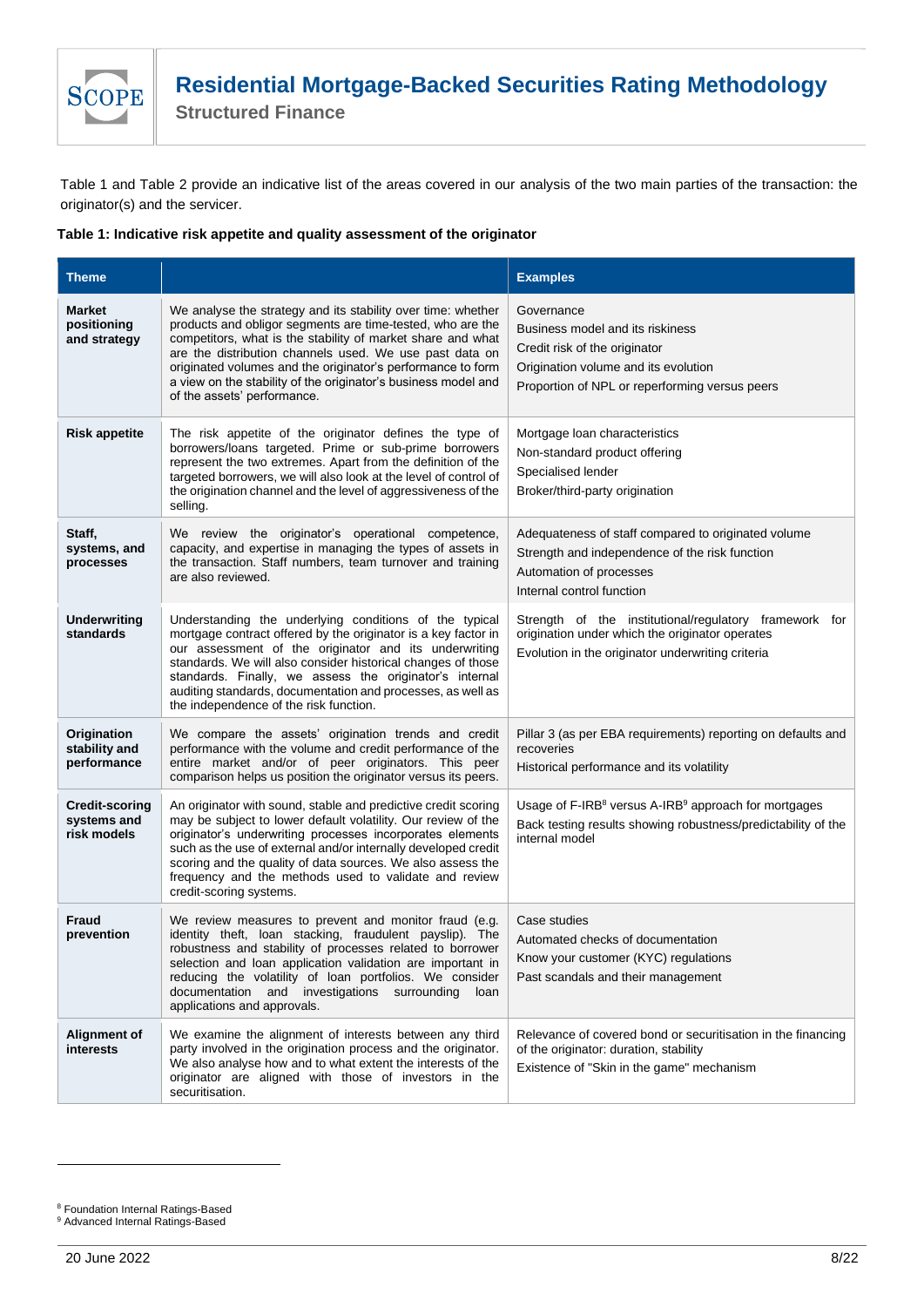**Structured Finance**

### **Table 2: Indicative dimensions of assessment of the servicer**

| <b>Theme</b>                                  |                                                                                                                                                                                                                                                                                                                 | <b>Examples</b>                                                                                                                                                                       |
|-----------------------------------------------|-----------------------------------------------------------------------------------------------------------------------------------------------------------------------------------------------------------------------------------------------------------------------------------------------------------------|---------------------------------------------------------------------------------------------------------------------------------------------------------------------------------------|
| Alignment of<br><i>interests</i>              | We examine the alignment of interests between any third<br>party involved in the servicing process and the servicer. We<br>also analyse how and to what extent the interests of the<br>servicer are aligned with those of investors in the<br>securitisation.                                                   | Credit risk of the servicer<br>Servicer's fee structure<br>Importance and volume of recovered defaulted loans                                                                         |
| Staff,<br>systems, and<br>processes           | We review the servicer's operational competence, capacity,<br>and expertise in managing delinquent and defaulting loans.<br>Timeline of actions to resolve cases following a missed<br>payment, and corresponding cure rates are analysed.<br>Staff numbers, teams turnover and training, are also<br>reviewed. | Resources allocated to the recovery process<br>Seniority of the staff<br>Efficiency of IT systems tracking recovery process                                                           |
| <b>Monitoring</b><br>and recovery<br>strategy | We review the servicer's processes, from early delinguency<br>strategies to loss mitigation for defaulted loans, which should<br>be reflected in roll rates and recovery vintage data. Proactive<br>servicing generally limits the number of delinguent loans<br>rolling into default and increases recoveries. | Early arrears management<br>Timeline of recovery strategy<br>Out-of-court versus judicial proceedings<br>Outsourcing/Automation<br>Historical recovery performance and its volatility |

### <span id="page-8-0"></span>**3.1.3 Default rate distribution**

By deriving the base case default rate and the distressed default rate, we are able to define the default rate distribution:

- The base case default rate defines the mean of the inverse Gaussian distribution used;
- The distressed default rate is considered to have a probability of exceedance equal to the ten years idealised probability of default of a AAA.

Having defined these two points of the statistical default distribution, we can then infer the implied standard deviation (or coefficient of variation  $-$  CoV<sup>10</sup>) of the default rate. The default rate distribution will then cover multiple intermediate scenarios.

Figure 3 presents in schematic terms the definition of the default rate distribution from two elements of the distribution, the definition of the recovery rate distribution and their interaction.

 $10$  Defined as the ratio between: (i) the standard deviation and (ii) mean of the distribution.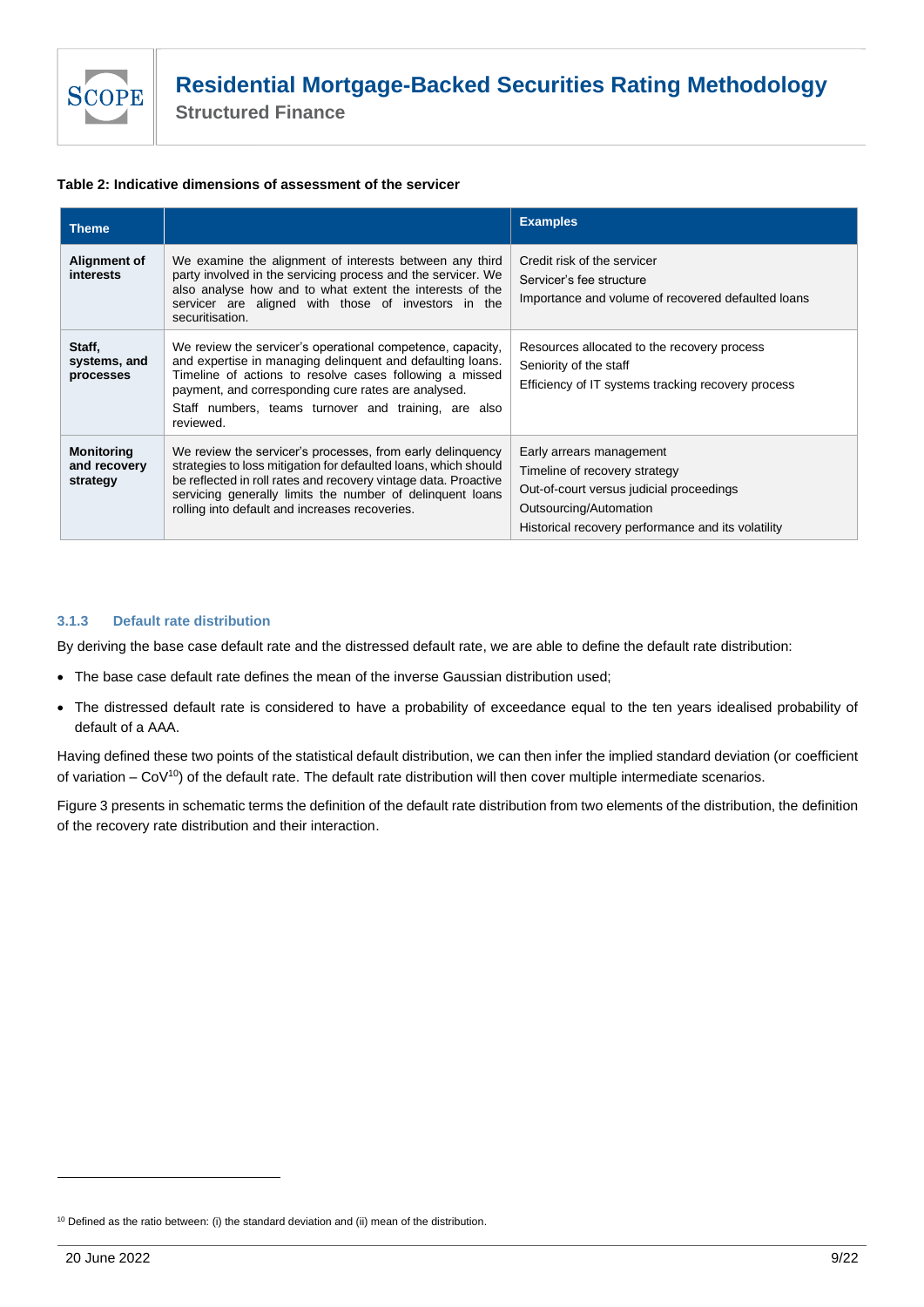

Figure 3. **Default/Recovery rate distribution definition and their interaction**



### <span id="page-9-0"></span>**3.1.4 Default timing**

We derive a default timing assumption specific to the transaction, considering the characteristics of the securitised assets. We apply a front-loaded default timing, reflecting a constant default intensity that follows the portfolio's amortisation. We also test more frontloaded or back-loaded default timings to assess the impact on the transaction of different paths of this variable.

### <span id="page-9-1"></span>**3.1.5 Recovery rate analysis**

To derive our recovery rate assumptions, we can consider either: (i) a statistical analysis of historical data or (ii) a fundamental analysis of the loan portfolio.

In the former case, our base case recovery rate is derived from the statistical analysis of the historical data and to define the distressed recovery rate we apply a country specific haircut to the base case recovery rate.

In the latter case, both our base case and distressed recovery rate are defined using the relevant market value decline within our fundamental approach, as outlined in our General Structured Finance Rating Methodology.

Country addendums provide details on the level of the haircut or the typical ranges of market value decline. The approach applied will vary according to a[s](#page-4-1)set class<sup>5</sup> and countries.

In the cash flow analysis, the instrument's expected loss is determined via a numerical integration of the losses under different simulations, weighted with their respective probability. For each simulated scenario, single assumptions for both a default rate and a corresponding recovery rate are defined. This incorporates a perfect dependency between default and recovery rates, where we implicitly apply decreasing recovery rate assumptions as the default rate becomes higher.

We assume recovery rates follow a beta distribution whose parameters are defined such that:

- The base case recovery rate defines the mean of the beta distribution used;
- The distressed recovery rate is the recovery rate such that the probability of recoveries being below this rate is equal to the ten years idealised probability of default of a AAA.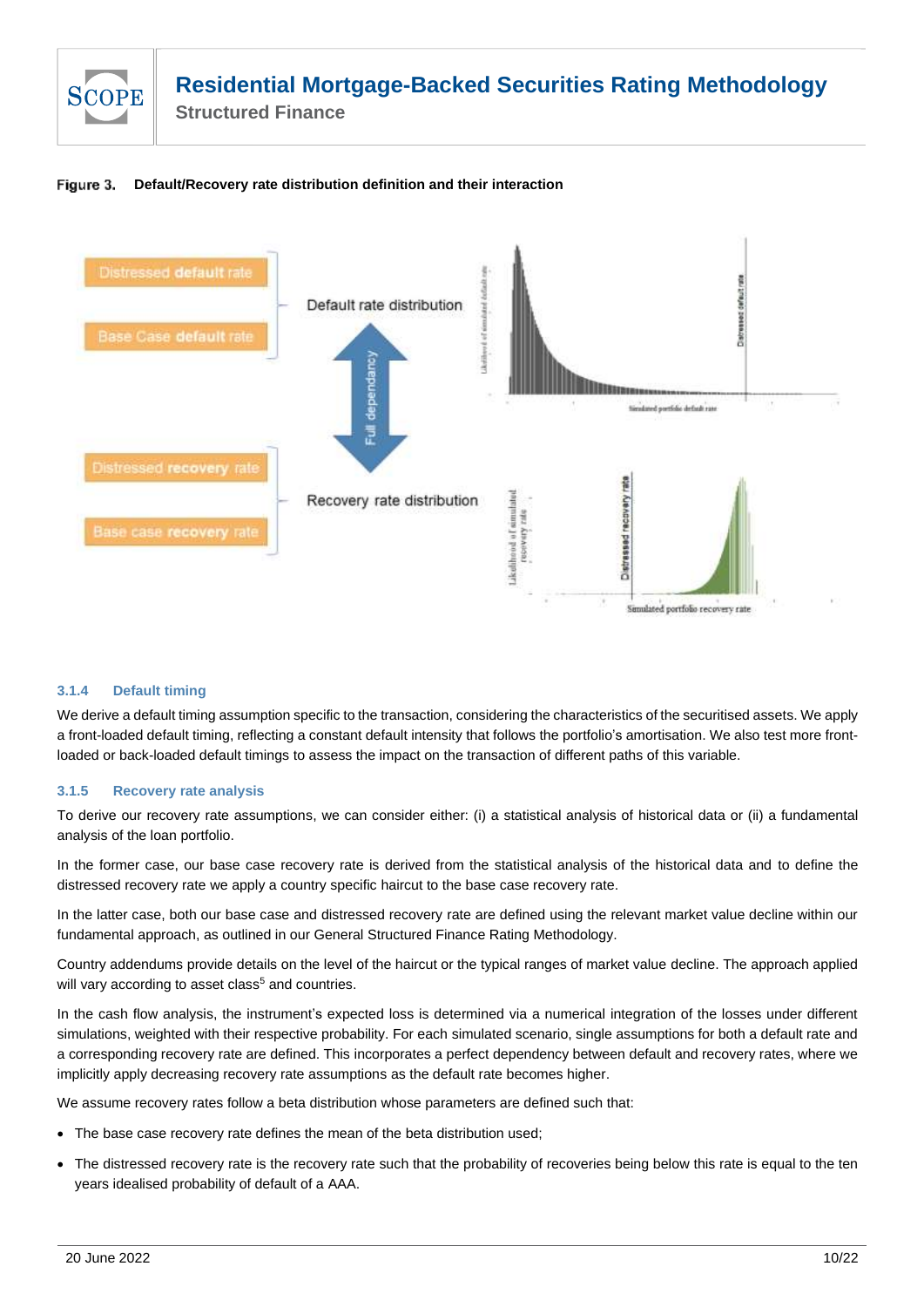

Appendix IV provides more details on the recovery rate distribution and its relationship to the default rate distribution.

### <span id="page-10-0"></span>**3.1.6 Timing of recoveries**

We derive recovery-timing assumptions from historical data. However, when choosing the timing of recoveries for a servicer, we will be mindful of the specific recovery processes and strategy put in place (see Table 2), all within the umbrella of a country-specific legal framework. Our experience and data with regards to NPL transactions may be an additional reference point.

Each country addendum provides our country-specific base assumptions for mortgage loans' recovery timing, which we could modify based on our assessment of the servicer capabilities.

### <span id="page-10-1"></span>**3.1.7 Prepayment assumptions**

Prepayments are mostly driven by loan refinancing or property sales (due to divorce, moving, etc.). Expansionary monetary policy or increased bank competition<sup>11</sup> may result in a decrease of the refinancing costs favouring prepayments. In addition, regulatory changes and country-specific laws or market practices lead to changes in prepayment penalties, costs which, in some cases, are zero even for fixed-rate mortgage loans.

We assume a central and constant prepayment rate for the full duration of the transaction as our base case. We also test higher and lower prepayment assumptions. Each country addendum gives our country-specific low/high mortgage loan prepayment assumptions.

We expect that during a mortgage crisis period, prepayment rates will be lower than the base case. The calibration of our central prepayment rate assumption is mainly based on historical prepayment rates from the originator and from its competitors if their mortgage products are comparable.

The impact of prepayments on expected cash flows may vary depending on the transaction structure and on the level of excess spread<sup>12</sup> at closing and its potential volatility during the life of the transaction. Prepayment rates may become a key analytical variable if high or low prepayment scenarios result in significant deviations of expected cash flows compared to the base case assumption. Further transaction-specific analysis would be done in such case.

#### <span id="page-10-2"></span>**Structure analysis**   $3.2$

### <span id="page-10-3"></span>**3.2.1 Cash flow analysis**

We calculate losses on each note class by projecting the cash flow generated by the securitised portfolio, accounting for the transaction's structural features. For the asset side, section 3.1 outlines our main quantitative inputs, complemented by asset amortisation and portfolio yield assumptions. For the liability side, the main inputs are the priorities of payments, the size of the notes, expected coupons, transaction fees and expenses, any reserves covering liquidity or credit risk, any interest rate or currency hedging, any transaction triggers and, in some instances, a quantification of certain, identified counterparty risks.

We assume an aggregate of the level of senior costs, senior to the rated instruments, consistent with the standard within each country. Our analysis assumes **increased senior costs** versus the initial contractual arrangements, particularly to address servicer replacement at market-level fees. We generally assume that senior fees are a percentage of the outstanding portfolio amount, with a certain Euro amount floor. Each country addendum describes our assumptions regarding senior fees.

Our quantitative analysis determines the cash flows available for the tranches in each simulated scenario as well as the associated probability of that scenario. We then calculate the expected loss rate and weighted average life for each class of note, which are mapped to our expected loss tables to determine the corresponding ratings as explained in our General Structured Finance Rating Methodology.

<sup>&</sup>lt;sup>11</sup> Increased bank competition in an environment of easing bank lending standards would drive prepayment rates higher.

<sup>&</sup>lt;sup>12</sup> Credit enhancement provided by the difference between the portfolio yield and the notes' coupons as well as any other item paid senior to it.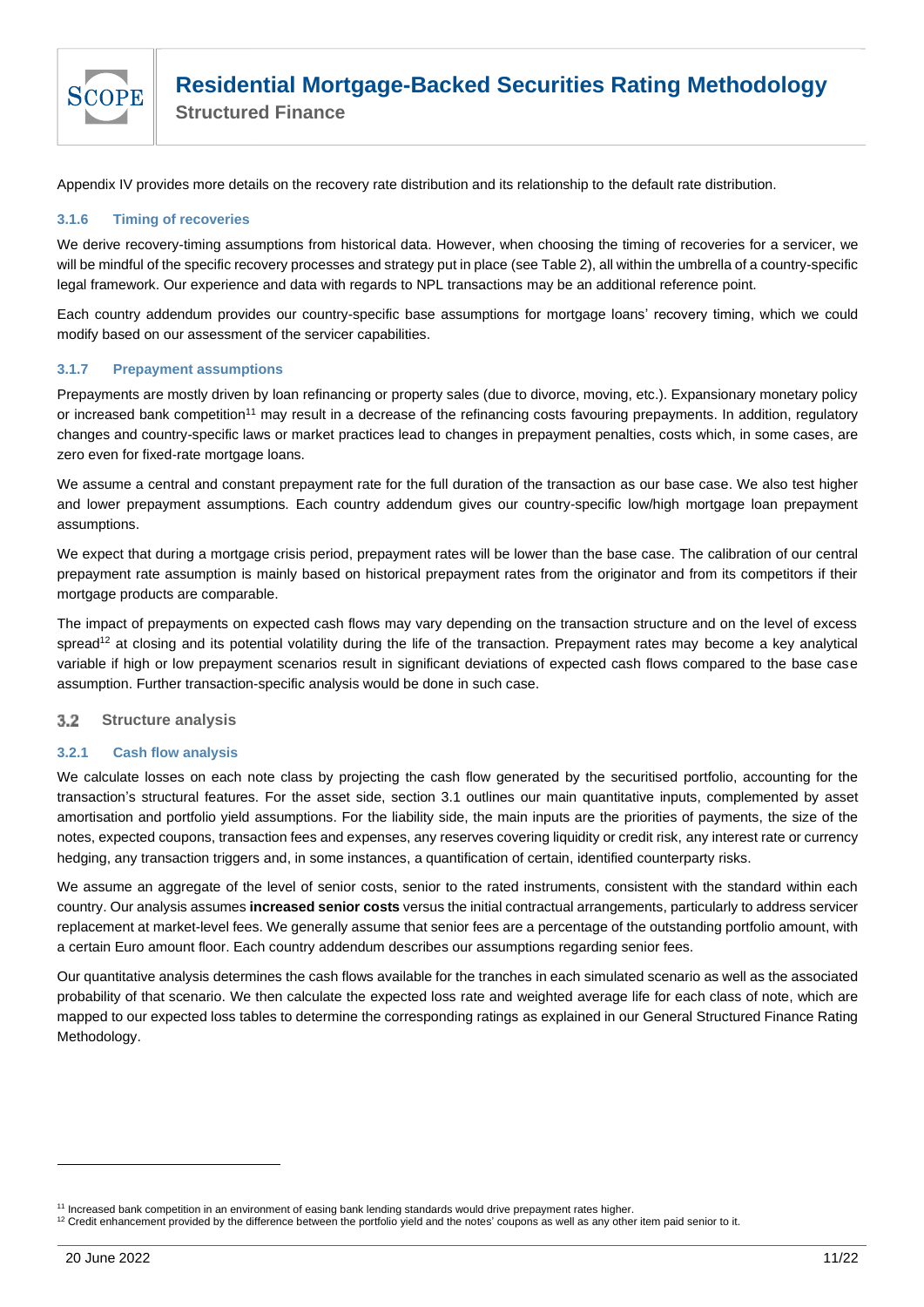

**Structured Finance**

### <span id="page-11-0"></span>**3.2.2 Liquidity risk**

The risk that portfolio interest collections cannot cover the transaction's senior fees and the notes' coupons is generally mitigated by structural protection provided by cash reserves, or the ability to use principal collections. Further details are to be found in the General Structured Finance Methodology.

### <span id="page-11-1"></span>**3.2.3 Exposure to interest rate risk**

Interest rate risk is the risk that the interest rate payable on the rated instruments differs from the interest rate on the securitised assets. Such risk may stem from: (i) basis risk, where both the portfolio and the notes have a floating rate, but they are linked to different reference rates, (ii) fixed-floating risk where the portfolio pays a fixed rate, whereas the rated instruments pay a floating rate (or vice versa), and (iii) reset date mismatch, where both the portfolio and the rated instruments have floating rates linked to the same reference rate, but the reset dates are different.

We expect the notes issued not to be materially exposed to interest rate risk. To mitigate interest rate risks, the issuer may enter into a hedging agreement. We assess the main terms of the hedging agreement to determine how effectively the risk is mitigated. Unless fully covered, structurally or hedged, we would analyse the sensitivity of the transaction to extreme changes (upward or downward) in interest rates throughout the transaction life.

### <span id="page-11-2"></span>**3.2.4 Legal risk analysis**

Legal risks can arise from three main sources: i) the assets and the transfer of these assets to the special purpose vehicle; ii) the special purpose vehicle issuing the rated debt and its legal structure (e.g. bankruptcy remoteness); and iii) the transaction parties. We review legal opinions to gain comfort on assumptions regarding relevant legal issues.

For RMBS transactions specifically, we focus additionally on: i) borrower protection statutes under laws governing the contracts; and ii) the validity of rights assigned to the issuer in an event of the originator's liquidation.

Further details can be found in our General Structured Finance Rating Methodology.

#### <span id="page-11-3"></span> $3.3$ **Counterparty risk analysis**

We evaluate how risks are linked between the rated instruments and the various parties to the transaction.

The primary counterparties to an RMBS transaction are the mortgage loans' originator and servicer. As described in the section pertaining to our collateral risk analysis, the assessment of those counterparties has a direct impact on our collateral risk assumptions.

There are generally other relevant counterparties in an RMBS transaction, such as the account bank, the hedging counterparty, etc. For each of the counterparties involved, we assess the materiality of a counterparty exposure as excessive, material, or immaterial. We distinguish financial risk from operational risk and assess the transaction's ability to mitigate or reduce counterparty risk. For more information refer to our Methodology for Counterparty Risk in Structured Finance*.* 

### <span id="page-11-4"></span>**3.3.1 Servicer commingling risk**

Servicer commingling risk is the risk that moneys of the issuer held by the servicer are commingled with the insolvency estate of a defaulted servicer. The materiality of this risk depends on: (i) the servicer's credit quality; (ii) the legal framework under which the servicer performs its functions; (iii) depending on the jurisdiction, the existence of pledged or dedicated accounts, such as escrow accounts; iv) the ease of redirecting collections from obligors upon a servicer event (e.g. direct debit collections); v) provisions in place to instruct debtors to redirect payments into an account in the issuer's name; vi) the payment method used by the borrowers (e.g. wire, cheque, direct debit); vii) the frequency with which the servicer's funds are transferred into an account in the issuer's name; and, generally, viii) receivables characteristics which determine the amount and potential clustering of collections around certain dates.

We consider whether structural protection features, such as a dedicated commingling reserve or guarantees, are effective at mitigating the risk, assuming obligors' payments can be redirected rapidly. For example, we deem a commingling reserve held in the issuer's name that fully covers collections over a stressed servicer-holding period to be effective at delinking a transaction from servicer commingling losses.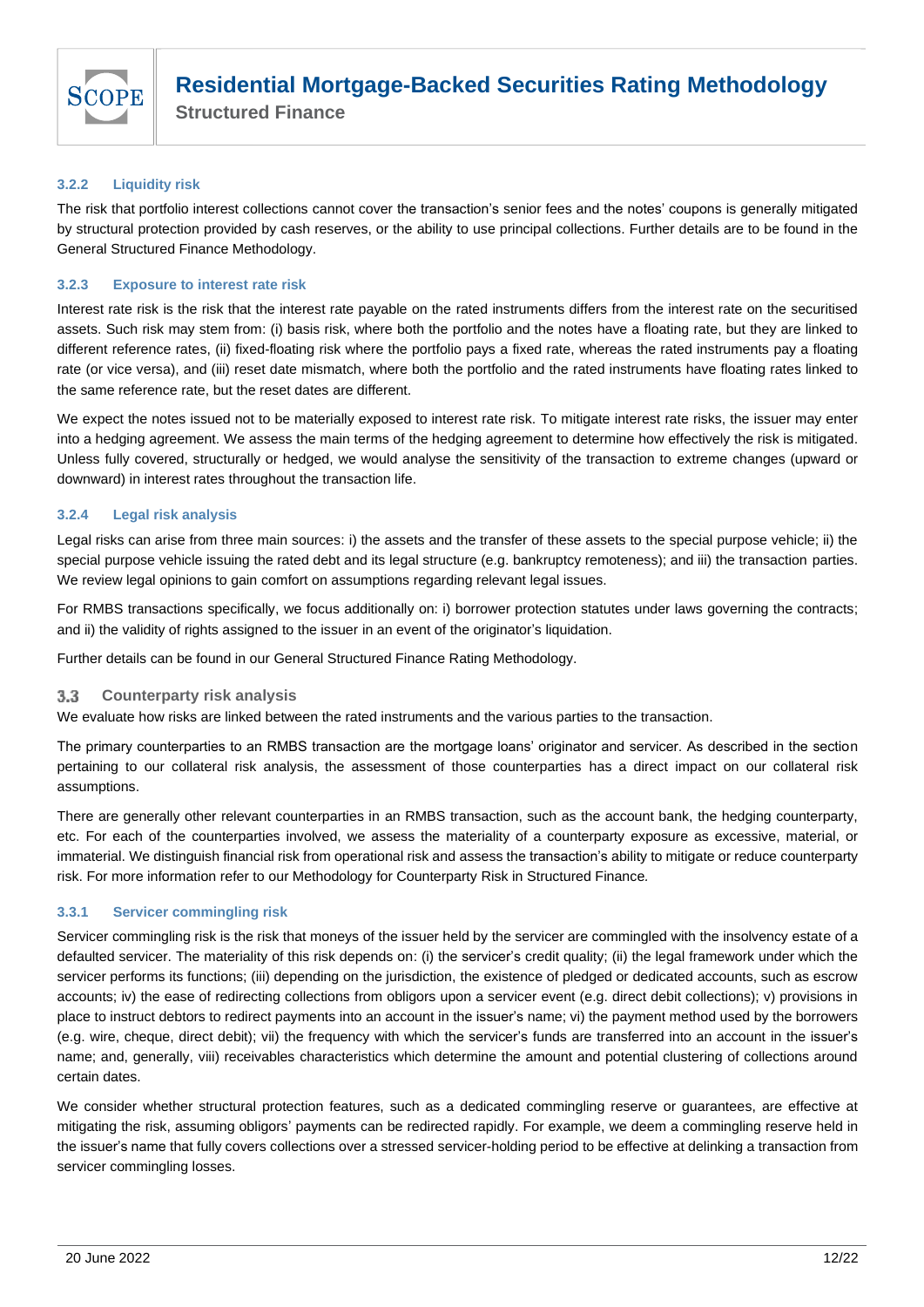

If commingling risk cannot be fully mitigated, our analysis incorporates any uncovered exposure to the servicer by considering both the servicer's default likelihood and the amount of collections at risk. For more detail, refer to our Methodology for Counterparty Risk in Structured Finance.

### <span id="page-12-0"></span>**3.3.2 Set-off risk**

Set-off may be invoked by a debtor that holds a monetary cross-claim against the seller or originator. In this case, the debtor may be absolved from honouring the creditor's claim up to the amount of the cross-claim.

Regarding RMBS transactions, set-off risk typically arises when the originator holds the obligors' deposits. These obligors may exercise set-off rights if they lose access to their deposits (for example, upon the originator's insolvency), which could substantially reduce or cancel out the enforceable claim, i.e. the proceeds payable to the issuer, creating a loss for the transaction.

As set-off risk can vary significantly by jurisdiction, we analyse jurisdiction-specific laws. We generally consider the following factors to determine the extent of set-off risk: (i) the probability of the originator becoming insolvent, (ii) the structural protections in place, such as a dedicated reserve or an undertaking by the originator not to open accounts with the securitised debtors, (iii) the existence of country deposit-scheme guarantees, (iv) whether the notice of assignment of the portfolio transfer to the issuer 'crystallises' the amount an obligor may set off against the issuer (equal to the amount that was credited to the debtor's bank account at the time of such notice), and (v) extensive cross-selling of financial products could create linked contracts with the loan. Borrowers may set off losses incurred in cross-sold products against amounts owed on their loans. We assess whether borrowers can legally set off amounts due on their mortgage loans and analyse structural features in place to mitigate this risk, such as set-off reserves.

For additional detail, refer to our Methodology for Counterparty Risk in Structured Finance.

#### <span id="page-12-1"></span>**Rating sensitivity** 4.

Our analytical framework for structured finance transactions is designed to result in rating stability for high investment grade ratings. Two mechanisms enable this: i) an asset default and recovery distribution representing a through-the-cycle view for the key drivers of credit risk (default and recovery); and/or ii) rating-conditional stresses for other drivers.

Our Rating Action Release illustrate the stability of ratings when shocks are applied to relevant analytical assumptions. Sensitivity to shifts in the mean default rate and expected recovery rate illustrate to what extent and in which direction ratings depend on quantitative assumptions. Sensitivity test scenarios should not be interpreted as likely or expected scenarios for the transactions.

Figure 3 shows the typical scenarios in the rating sensitivity test. Upon excessive sensitivity to key analytical assumptions, we may decide to lower a rating to increase its stability.

**Figure 3. Typical sensitivity tests considered during the analysis**

| <b>Analytical assumption tested</b> | <b>Shifts considered</b>                        |  |
|-------------------------------------|-------------------------------------------------|--|
| Default rate distribution           | Parallel shift by +50% of the base default rate |  |
| <b>Recovery rate distribution</b>   | Parallel shift by -10 percentage point          |  |

We also consider in our analysis the maximum default rate at which no loss is seen for a given tranche (break-even default rates). This information provides investors with another perspective on the resilience of the rated tranches.

#### <span id="page-12-2"></span>**Data adequacy** 5.

As outlined in our approach to define default and recovery rate distribution, representative data is key to our approach.

Our data requirements will differ according to the standards of disclosure of the country and asset class of the issuance. We assess the adequacy of the information received to meet this objective.

#### <span id="page-12-3"></span>**A standard portfolio data template**  $5.1$

We do not use a proprietary portfolio template for RMBS portfolios and welcome data that adheres to portfolio reporting standards set by the European Central Bank taxonomy and adopted by the European DataWarehouse (EDW) or the Bank of England template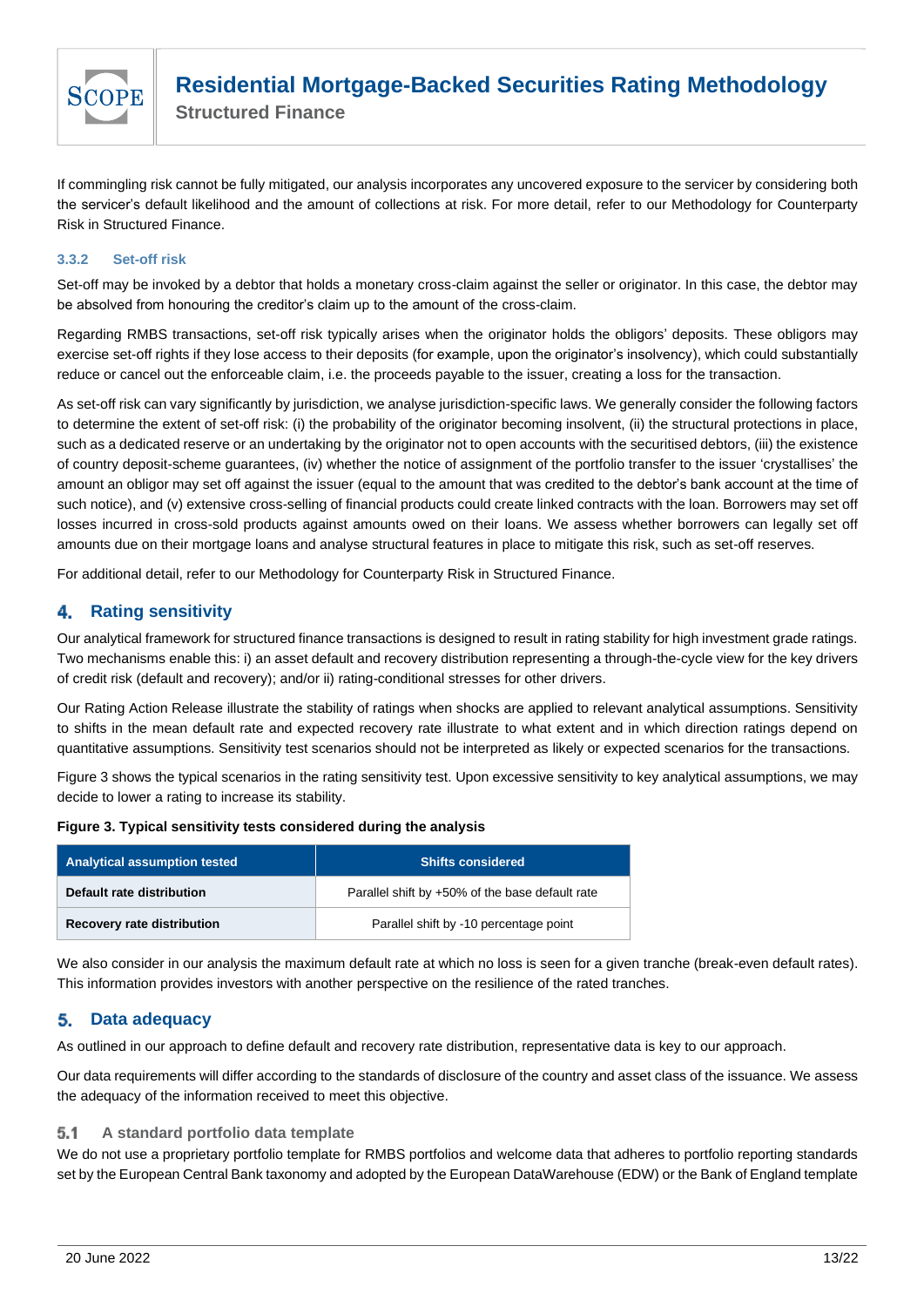

– as long as the information is relevant for analysing the assets' risk characteristics. We can also work with templates that allow a comparison between the credit characteristics of portfolio assets and those in the originator's entire book.

#### <span id="page-13-0"></span> $5.2$ **Data checks**

We judge the plausibility of the information we receive from the originators and other sources, even if we consider these to be reliable and accurate. We may request additional information or clarification from an issuer or its agents if the information conflicts with our assessments. These 'sanity checks' do not, however, verify the reliability and accuracy of information used in the rating analysis.

Agreed-upon procedures performed by reputable, independent auditors can highlight any differences between the data provided by the originator/seller that we use for our rating analysis and the original documents or computer files containing such data.

We believe that the reliability of information increases with the degree of the originator's alignment of interests with noteholders. and/or the independence, experience, and financial strength of the parties providing information. For example, independent legal opinions generally support our legal analysis, whereas representations by an affected party would not be deemed robust.

Conference calls and operational review visits also provide us with more details on the information received. We may review files to gain insight into the processes presented during the operational review visit or the assets being securitised.

#### <span id="page-13-1"></span>6. **Monitoring**

We monitor RMBS transactions using performance reports such as those produced by the management company, the trustee, or the servicer. Standards performance reports include data on the key risk metrics. When available, we also use EDW reporting. The ratings are monitored on an ongoing basis and are reviewed once a year, or earlier if warranted by events.

#### <span id="page-13-2"></span>7. **Integration of ESG factors into our analysis**

We do integrate environmental, social and governance (ESG) factors into our credit analysis. We incorporate the risks arising from a transaction's exposure to ESG factors as part of the analytical approach reflected in this rating methodology.

Environmental factors are incorporated as per the description given in Appendix I.

In addition, the main governance factors pertaining to the originator are captured by the originator assessment required by this methodology.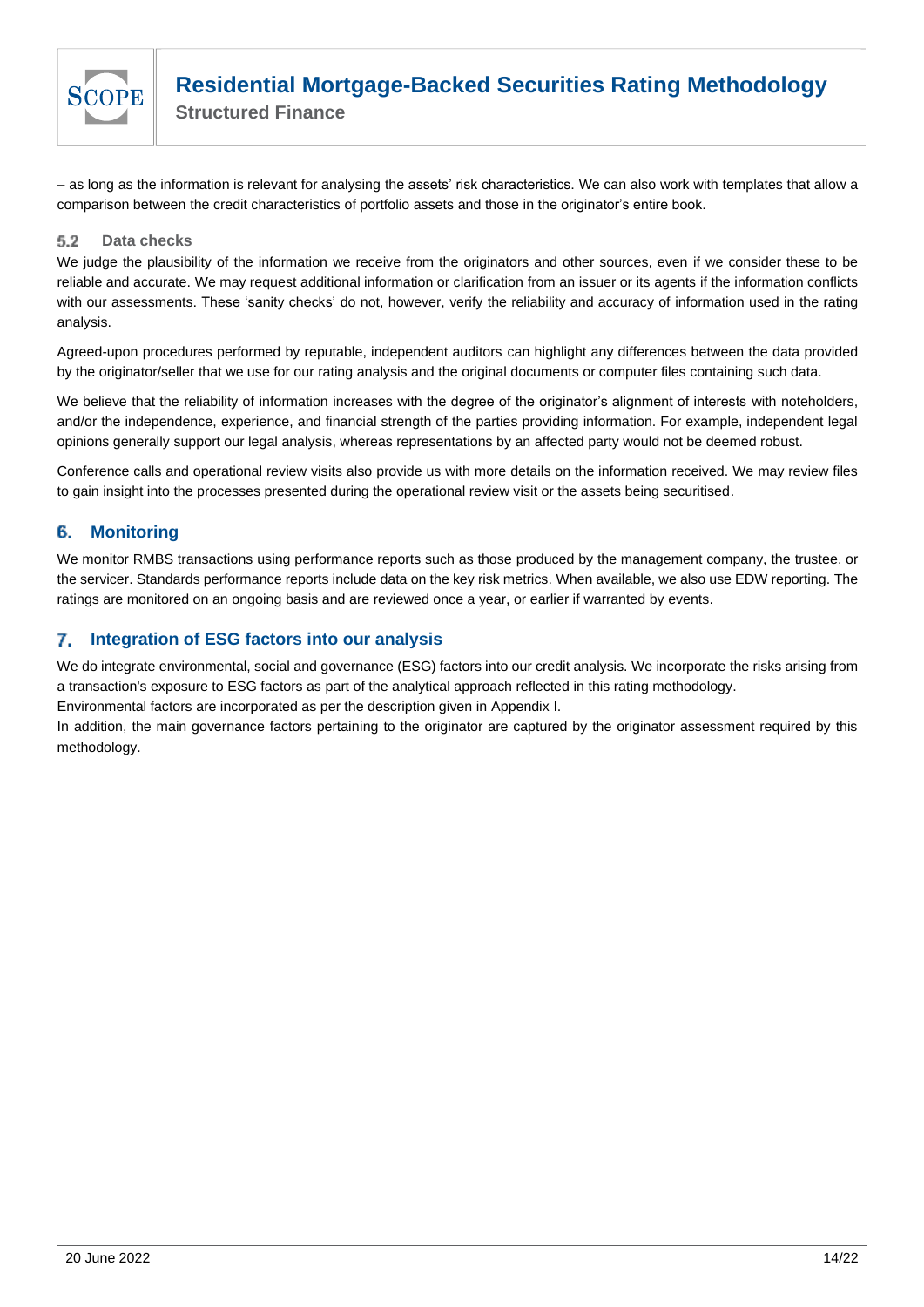

**Structured Finance**

### <span id="page-14-0"></span>**Appendix I – Energy efficiency, climate risk and mortgage credit risk**

Climate risk is now a known risk to any investments, either because of the direct consequences of a more volatile climate on physical assets or because of the associated regulatory framework.

### **Transitional Risk**

Climate change has required governments and regulators worldwide to find tools to reduce energy consumption. Buildings represent a large part of the overall energy consumption. A European research initiative, the Energy efficiency Data Protocol and Portal (European Mortgage Federation), has been set-up to raise awareness of the importance and benefits of mortgages on energy-efficient buildings.

The Energy Performance of Buildings Directive (EPBD) requires that the energy performance of a building be expressed by means of a primary energy consumption indicator. Energy performance certificates (EPCs) are issued on residential properties to be sold, let, or constructed. EPC labels range from A to G.

There has been increasing focus on the relationship between mortgaged property energy efficiency and default rates. Studies in different countries show that defaults are less frequent on mortgages against energy efficient properties, even when controlling for key variables such as loan-to-income ratios and borrower income. Potential explanations for this relationship could be either: (i) a positive selection on borrowers valuing the energy efficiency of properties or (ii) potential savings linked to energy efficiency that become available to service mortgage loans.

Scope considers in the analysis information on property energy efficiency, when available. The following example illustrates how energy efficiency could be incorporated into the analysis. Let us assume that the market proportion of properties with A or B EPCs is 30%, while this proportion within the securitised portfolio is 45%, so that there is a 15% excess of properties in the upper range of energy efficiency labels. We would then reduce our portfolio expected default rates in proportion to such excess. The magnitude of the reduction would depend, inter alia, on: (i) originator historical performance data by energy efficiency, (ii) market performance data, or (iii) third-party studies.

### **Physical Risk**

Weather risk and climate change leading to catastrophic events, such as floods, earthquakes, and wildfire may cause severe property damages, leading to loss of property value, lower mortgage borrowers' affordability, and thus negatively impact performance of securitisations.

First, Scope will assess the natural catastrophe risk to which the portfolio is exposed based upon both: (i) the geographical distribution of the underlying properties and (ii) public databases of known natural catastrophe risks (storms, earthquake, floods, volcanoes, wildfire, etc.). Second the potential mitigants will be considered such as insurance coverage or limited concentration in the riskier areas.

According to both the exposure and the quality of the mitigants, the climate risk may have an impact on the rating analysis.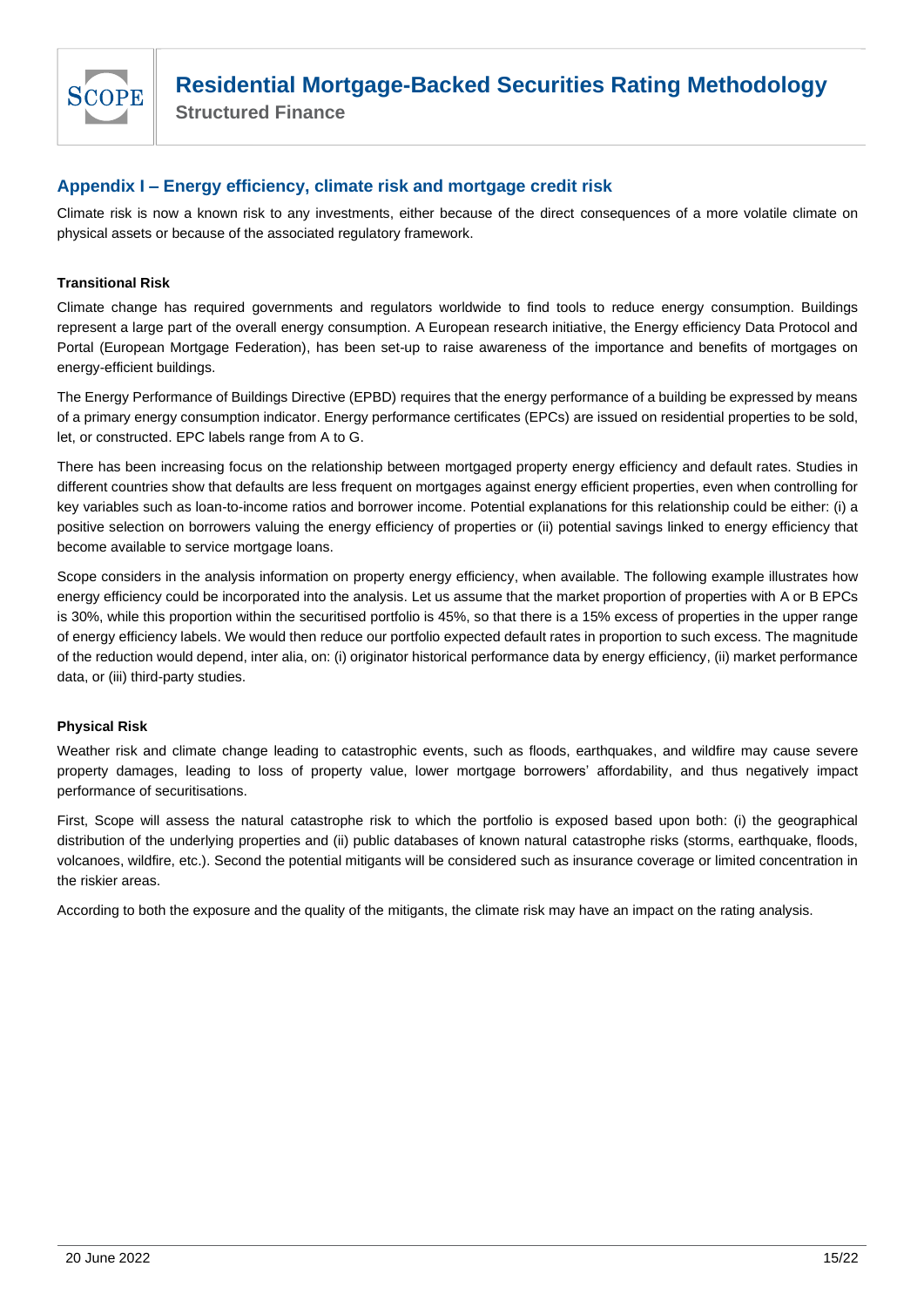

**Structured Finance**

### <span id="page-15-0"></span>**Appendix II – Vintage data analysis**

We use vintage data analysis to derive the expected default rate for the cohorts being part of the securitised pool. Such analysis entail: (i) an extrapolation of the incomplete cohort performance, (ii) an assessment of the representativeness of each of the past cohorts and (iii) a rebasing of the cohort cumulative default rate to account for their seasoning.

Figure 4 presents an example of the evolution of several cumulative default rate for cohorts of loans originated between 2004 and 2020.

#### Figure 4. **Example of vintage data**



### **Extrapolation of the cohorts**

We use the cumulative default rate for a set of loan contracts, usually called a cohort, grouped by their origination date (by year, semester, or quarter generally). The cumulative default rate of each cohort is then decomposed along the three axis of age (seasoning effect), period (crisis effect) and cohort (origination effect) through the usage of marginal default rate, computed considering the estimated amortisation of the loans, if any.

The extrapolation of the cumulative default rate to the expected weighted average life of the pool is done using a marginal growth rate defined considering one of the following extrapolation methods:

- 1. The average marginal default rate per seasoning;
- 2. The average marginal default rate per cohort;
- 3. The marginal default rates extrapolated from both: (i) loan age, (ii) loan cohort and (iii) the period.

The analyst will assess the relative importance of the factors explaining the historical performance to choose the best method of extrapolation. For RMBS, we use mainly extrapolation methods 1 and 2. If cohorts have not shown similar performance, the extrapolation will use age-driven marginal default rates (method 1), if irrespective of their seasoning, loans have not shown too dissimilar performance, the extrapolation will use cohort-driven marginal default rates (method 2). For more complex cases, marginal default rates will be computed through the usage of all dimensions (method 3).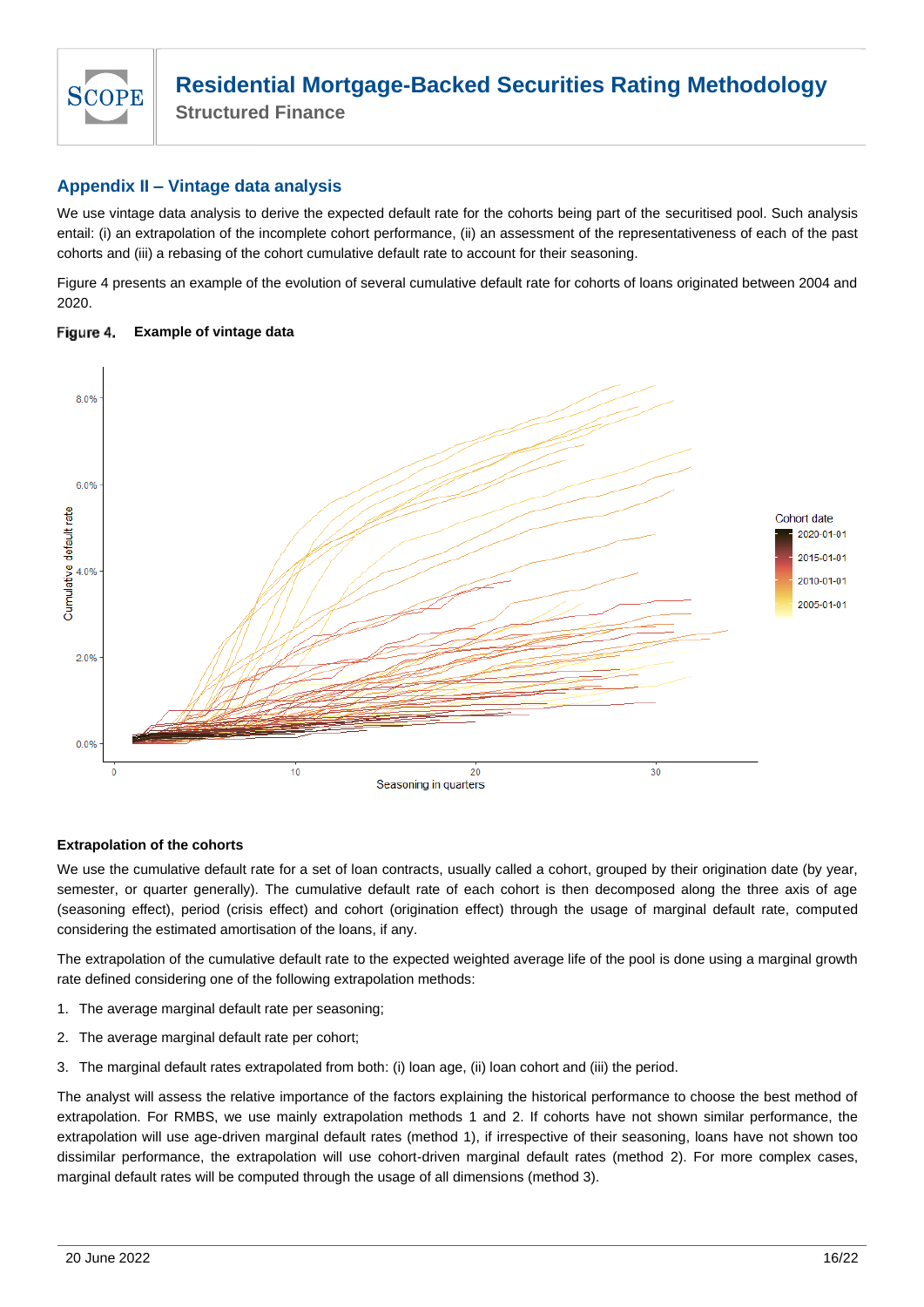

**Average marginal default rate per seasoning** Figure 5.



Figure 5 is using the same raw data as Figure 6 whereas the focus is on the influence of seasoning on the default rate and thus on the timing of defaults. The evolution of the marginal default rate is typical of a pool of amortising loans.

**Average marginal default rate per origination date**



Figure 6 allows us to assess the evolution of the default likelihood depending on the origination date and thus captures the origination conditions.

### **Representativeness of each cohort**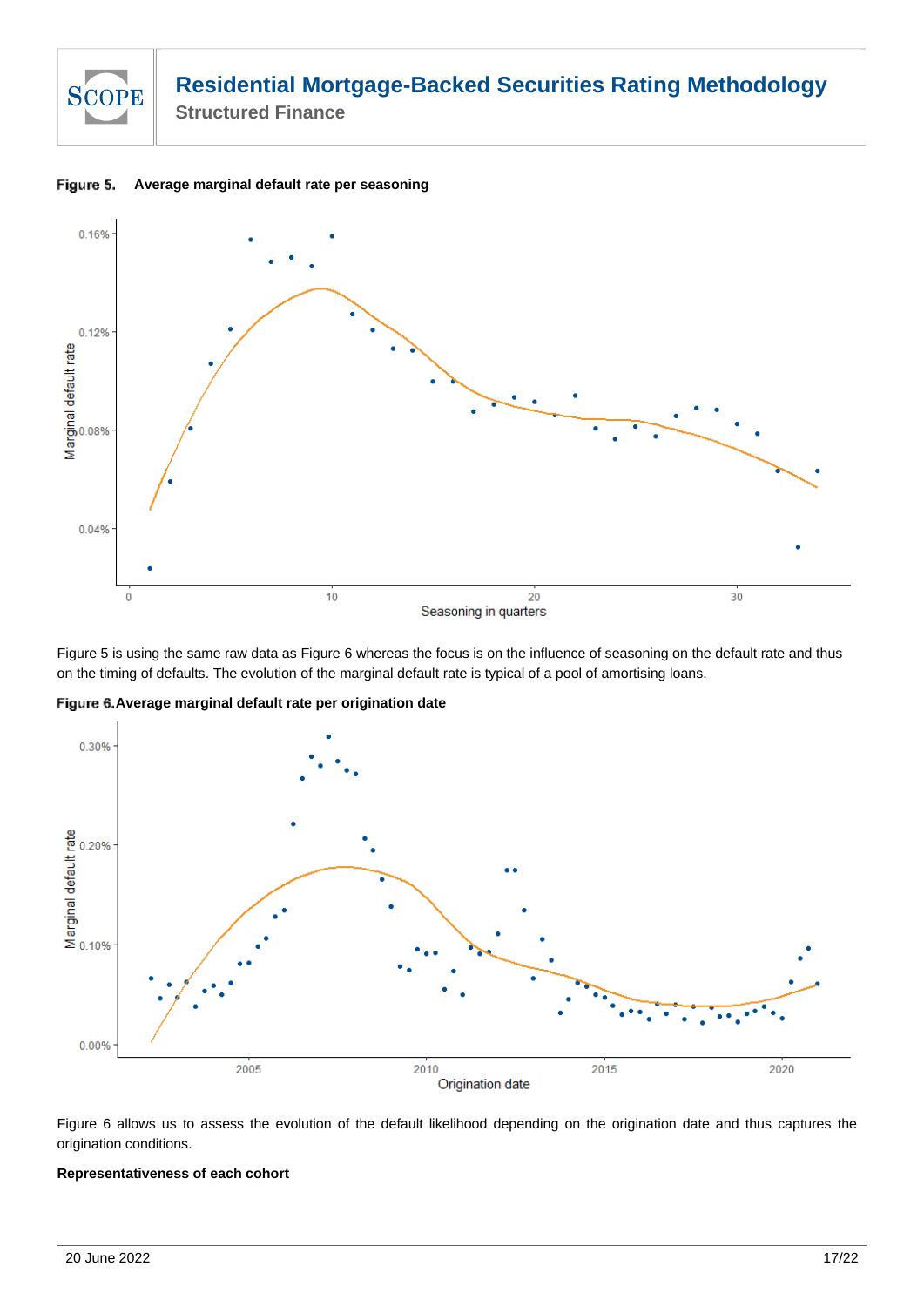

The representativeness of the historical data needs to be assessed by the analyst to check the adequacy of the cohort with the portfolio to be securitised. Such an assessment will potentially modify the weight given to each cohort for the computation of base case default rate defined as the cohorts' weighted average lifetime default rate.

A change in the underwriting criteria by the originator is an example of lack of representativeness of the affected historical cohorts. By analysing the data with the cohort extrapolation, we can assess the impact stemming from such a change and then decide whether we will assign a lower weight or no weight to some vintages in the computation of our base case default rate. An institutional change regarding mortgage regulation could also decrease the relevance of certain cohorts.

### **Rebasing the cumulative default rate**

We may adjust vintage data to capture the effect of seasoning on securitised assets. The loans transferred to the securitisation vehicle may be seasoned and thus not exposed to the **full** lifetime default rate resulting from our historical data analysis. On the other hand, the vintage data usually does not contain information on whether equity really has been built up over time or if the borrowers have refinanced and re-leveraged the loans and, in addition, the vintage data usually does not contain information on whether the borrowers have been paying in time, which is rather included in the loan-by-loan data.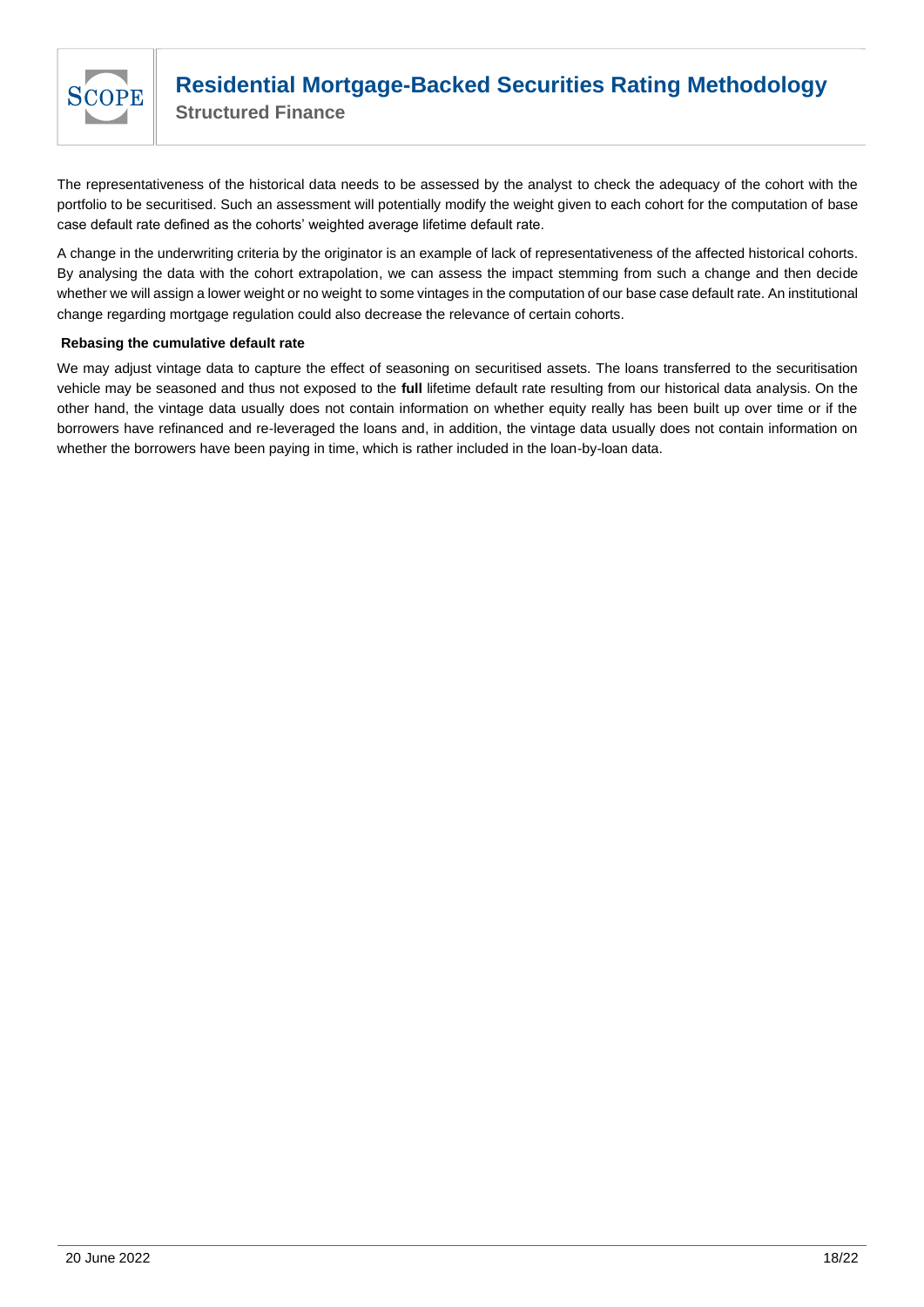

**Structured Finance**

### <span id="page-18-0"></span>**Appendix III – Extrapolating default rates**

We may be provided with historical performance information, aggregated across cohorts and seasoning, under the form of realised default rates over a specified horizon. Example of such realized default rates can be found in the originator's Pillar 3 reporting or attached to specific scoring provided by a third party.

We need to transform such marginal default rates, which provide the likelihood of default over a short-term horizon, into a lifetime default rate, to derive our Base Case default rate, as detailed below.

### **Option 1: Constant marginal default rate**

The base case default rate is computed by using a marginal default rate applied recursively to the remaining loan balance of the initial pool considering: (i) scheduled amortisation and (ii) previous defaults, as per the following formula:

*Lifetime Cumulative Default Rate* = 
$$
\sum_{i=1}^{n} mdp * (1 - mdp)^{i-1} * Scheduled Remaining Balance_{i-1}
$$

Where:

- $\bullet$   $mdp$  is the default rate over a single period;
- $n$  is the number of periods corresponding to a standard mortgage loan;
- Scheduled Remaining Balance<sub>i</sub> is defined recursively according to the planned amortisation of the mortgage loan.

#### Figure 7. **Example of cumulative default rate computation for French amortising loans**



### **Option 2: Term structure of default rate**

The base case default rate is computed by using marginal default rates, depending on the seasoning, applied recursively to the remaining loan balance of the initial pool considering: (i) scheduled amortisation, (ii) previous defaults and (iii) the term structure of default rate, as per the following formula:

$$
\textit{Lifetime Cumulative Default Rate} = \sum_{i=1}^{n} m d p_i * \textit{Scheduled Remaining Balance}_{i-1} \prod_{k=1}^{i-1} (1 - m d p_k)
$$

Where:

- $mdp_i$  is the marginal default rate corresponding to seasoning  $i$ ;
- $n$  is the number of periods corresponding to a standard mortgage loan;
- Scheduled Remaining Balance<sub>i</sub> is defined recursively according to the planned amortisation of the mortgage loan.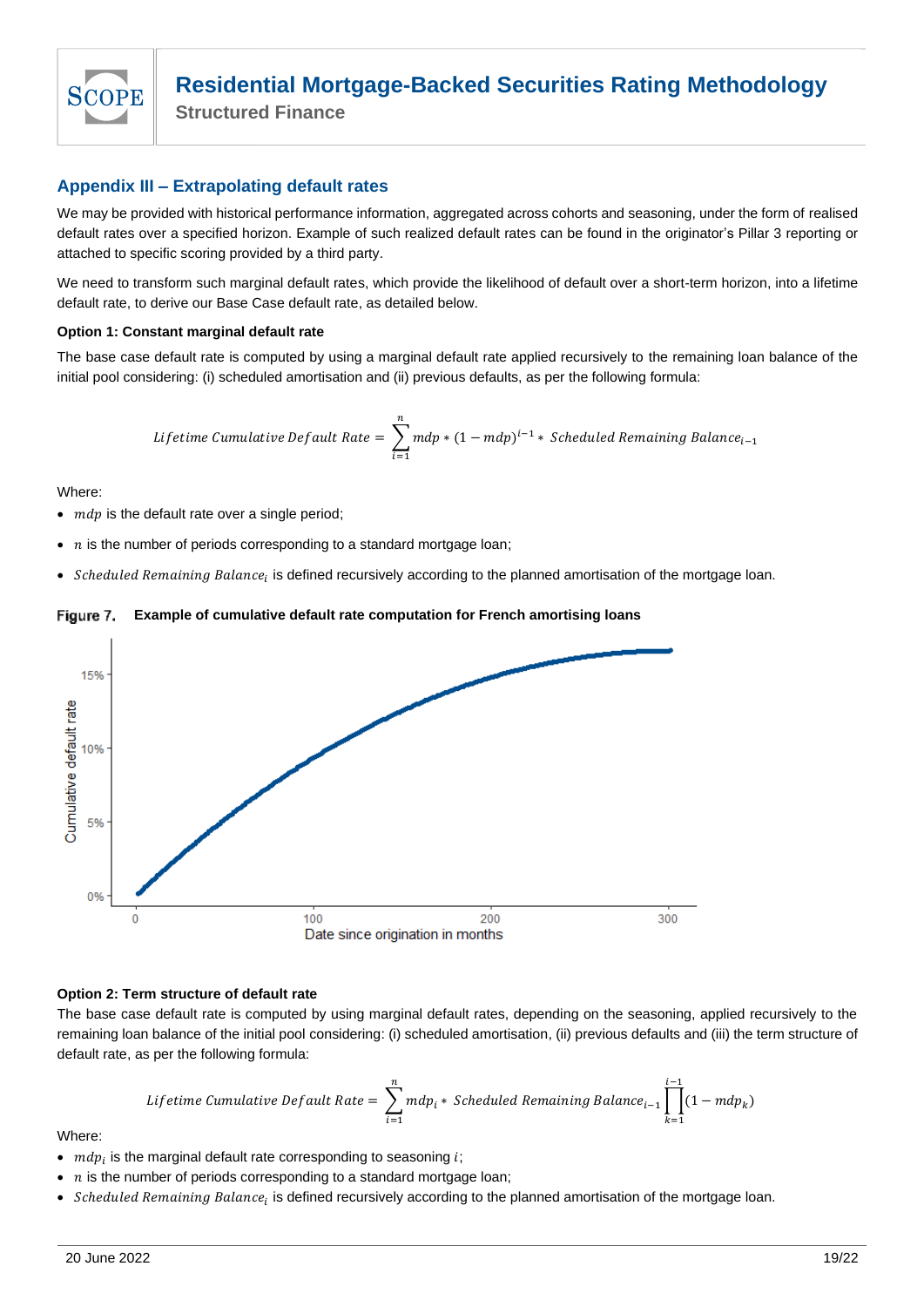

**Structured Finance**

### <span id="page-19-0"></span>**Appendix IV – Recovery rate distribution**

Our analysis of a portfolio of mortgage loans is assuming stochastic recovery rates for the defaulted loans. We incorporate within our overall framework a stochastic distribution for the average recovery rate on defaulted loans. The final recovery rate on a specific defaulted loan is exhibiting stochasticity due to either: (i) idiosyncratic risks (the nature of the recovery processes followed, the liquidity of the underlying collateral, etc.) or (ii) systemic risks (pressure on household budgets, rise of unemployment, house price index (HPI) decline).

On granular pools of mortgages, idiosyncratic risks are diluted away whereas systemic risks remain. Such systemic risks are driven by the same determinants as the default rate when in an economic crisis ('tail dependency').

Our proposed approach captures those stylised properties:

- The stochastic distribution of the recovery rate is defined as a beta distribution defined by its mean, being equal to the base case recovery rate and its distressed-quantile<sup>13</sup> defined as the distressed recovery rate;
- There exists full dependency between the recovery rate and the default rate distribution.

**Simulated default and recovery rates relationship** Figure 8.



Figure 8 depicts an example of the dependency between default and recovery rates where the negative correlation between the two is evident. The above example assumes: (i) a mean default rate of 3.5% and a distressed default rate of 31% and (ii) a mean recovery rate of 65% and a distressed recovery rate at 39%. Colour is used to represent the probability of occurrence of a specific simulation defined as both (default rate, recovery rate).

<sup>&</sup>lt;sup>13</sup> The distressed quantile is defined as the recovery rate such that the likelihood of a lower recovery rate is equal to Scope's AAA default probability at ten years.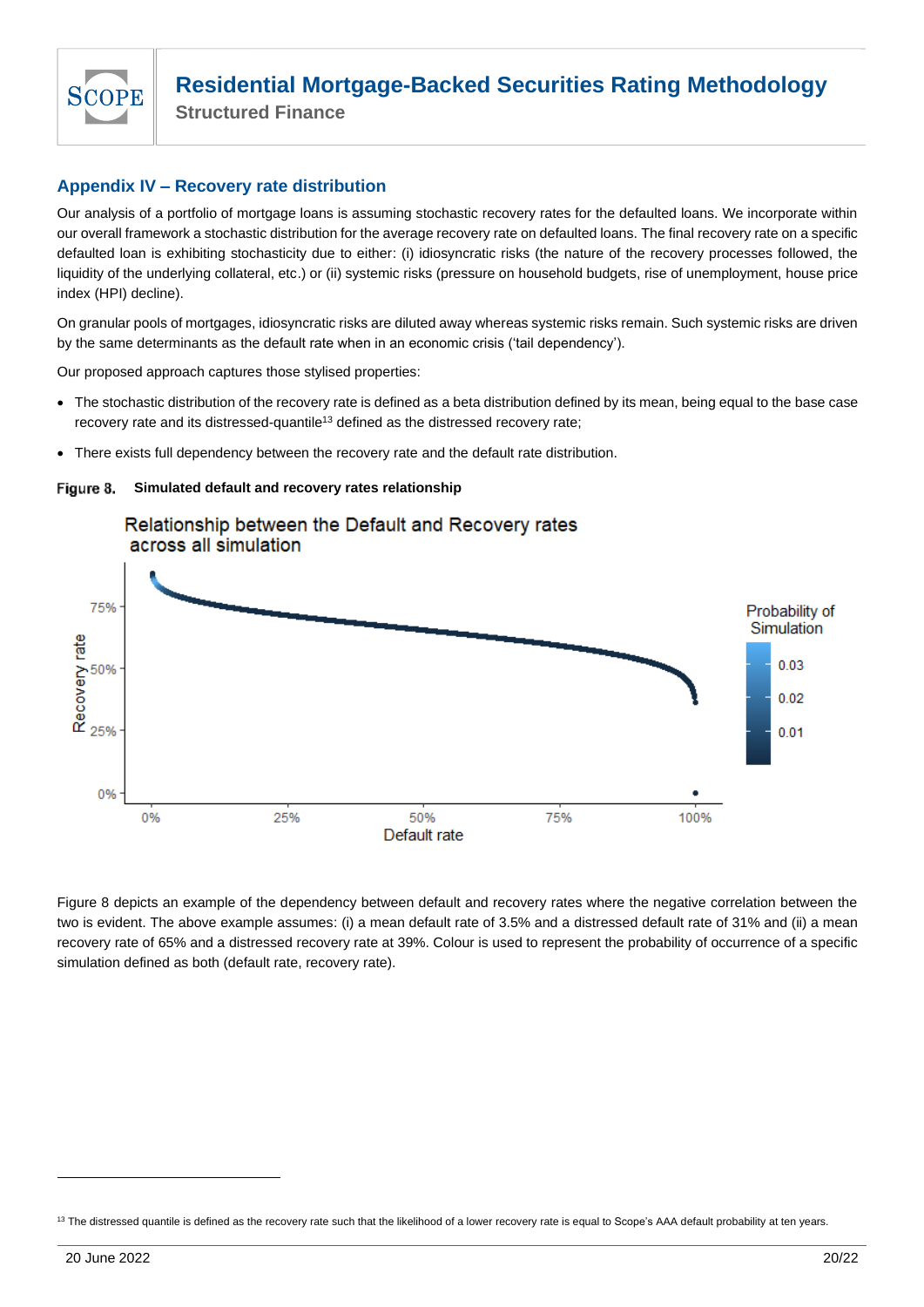

**Structured Finance**

### <span id="page-20-0"></span>**Appendix V – Country Addendum**

To capture accurately the idiosyncrasies of each sovereign jurisdiction regarding its mortgage market, our RMBS Methodology is completed with Country Addendum which provide parametrisation to our overall architecture. We describe here the key building blocks of our parametrisation.

### **Base case default rate**

We define for each country the required set of information needed to define our base case default rate. However, in addition to those specification, we provide the terms and sensitivities of our generic scoring algorithm.

### **Distressed default rate**

This section presents the parameters required to compute the Distressed default rate of a transaction: both the Country specific distressed default rate and the value of the different loan modifiers as presented in section 3.1.1.2. Additional elements pertaining to the mortgage market description (average original LTV and proportion of floating rate mortgage loan) are given here.

### **Recoveries**

To compute the required parameters of the recovery rate distribution, assumptions for both (i) the market value decline for the country and (ii) the Distressed recovery rate haircut are given. In addition, an indicative recovery timing is published.

### **Prepayment**

Annual constant prepayment assumptions are described for our three scenarios of (i) low prepayment, (ii) mid prepayment and (iii) high prepayment speed.

### **Structural assumptions**

Additional parameters relevant for the transaction structural modelling are also published in that dedicated section, like our senior fee assumption.